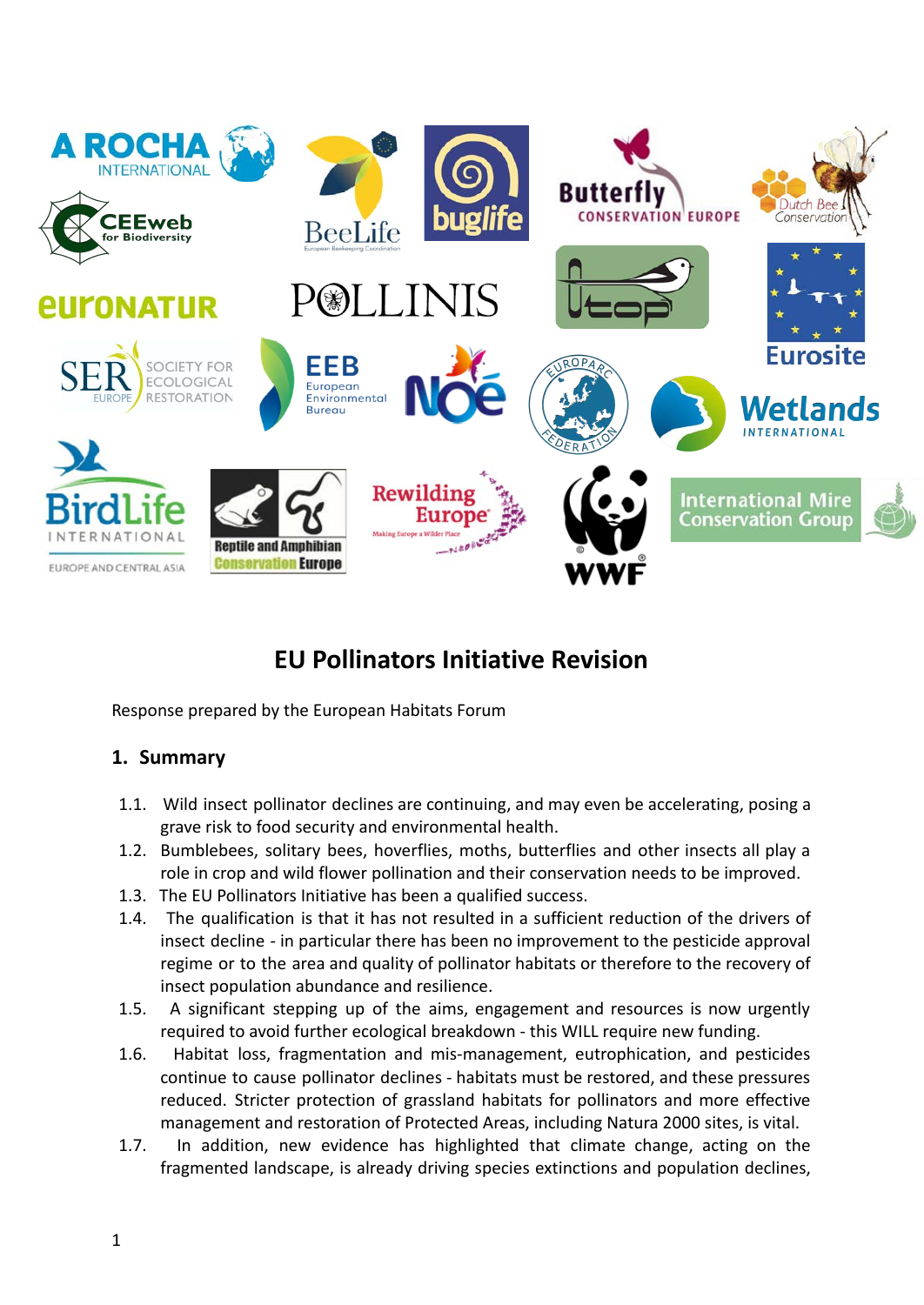and the evidence of the scale of the impacts of light pollution have been better understood - it is therefore imperative that focussed action is taken to improve wildflower-rich habitat connectivity and to reduce light pollution.

- 1.8. Many pollinator species are in crisis and require immediate urgent attention if in the future they are to be capable of benefiting from landscape-scale improvements.
- 1.9. Pollinator decline is a global problem and the provision of pollination and pest control services in the EU depends in part on the environmental conditions for pollinators in neighbouring regions - it is important that pollinator protection is incorporated into EU trade policy and practice.
- 1.10. To succeed the revised Pollinators Initiative will need to secure adequate monitoring of pollinator abundance and scientific research, particularly into emerging risk factors and the efficacy of solutions.
- 1.11 In order to reverse pollinator declines it is essential to secure full participation in the Initiative from all relevant EC DGs and Member States, to significantly increase the resources available within the EC to drive the required change, and to make more resources available externally to deliver the outcomes on the ground.

### **2. Purpose of the EU Pollinators Initiative**

The purpose of the revised EU Pollinators Initiative must be to put in place a framework of actions and commitments that will realise the EU Biodiversity Strategy 2030 target to reverse the decline in wild pollinators by 2030 and beyond that to accelerate the transition to support their recovery. This is essential for Europe's food security and as a vital contribution to the EU vision for restoration of ecosystems and their services by 2050.

The scale of the threat is vast and food supply crises and ecological breakdown can now only be avoided by significant new investment in promoting and achieving the aims of the Initiative.

The Initiative must mobilise resources and secure action commitments and investments at EU and Member State levels on a scale and with an urgency that will halt pollinator losses by 2030. It is essential to re-equip natural, semi natural, agricultural, forest and urban environments with pollinator friendly breeding, feeding and nesting places, and with connecting corridors of flower rich habitat stepping stones across landscapes. Whilst also making the environment safer for insects by protecting them from pollution and harm, including protecting habitats from negative influences from the surrounding landscape.

The EU Pollinators Initiative must contain the pollinator specific measures that are required immediately to underpin pollinator recovery, but it must also contain firm commitments to make the necessary long-term changes to agricultural and landscape management policies that will be needed if the rapid declines are to be reversed. Hence the Initiative should be tailored to run until 2030, with the aims and commitments being revisited in 2027 to ensure that specific metrics and targets are in place and are adequately resourced to meet the 2030 target.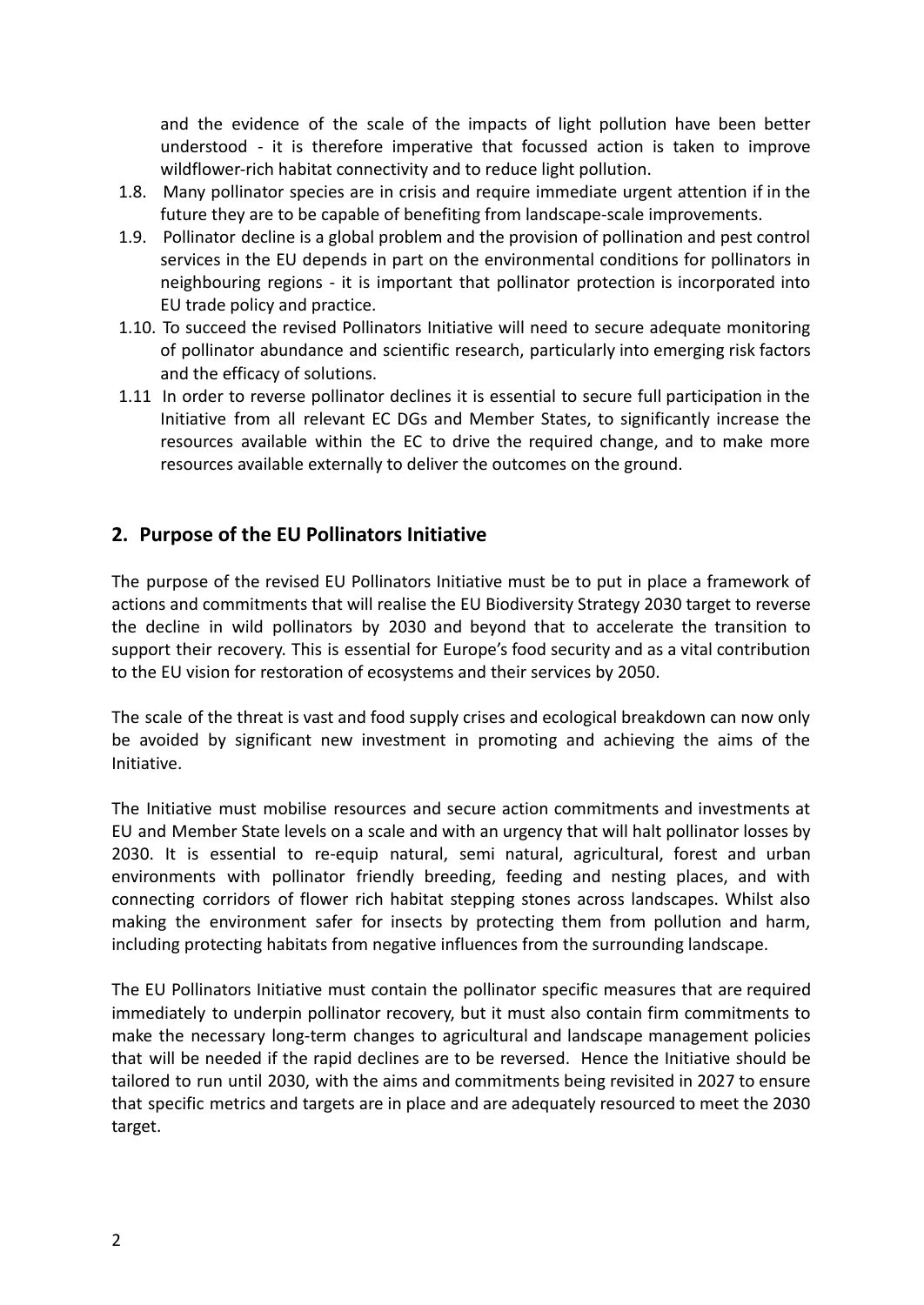### **3. Update on Pollinator Declines and Causes**

When we responded to the original Pollinators Initiative consultation in 2018 ([here](http://www.europarc.org/wp-content/uploads/2018/04/EU_Pollinator_Initiative_Position.pdf)<sup>1</sup>) we set out the evidence available at that point of dramatic loss of pollinator abundance and alarming levels of extinction risk for species, as well as outlining the evidence for the factors implicated in driving the observed declines, and indeed the profound implications for humanity and the environment if the declines in pollinators were not addressed. Four years later that analysis is just as relevant, so we will not repeat it here.

However, there are some significant updates to our knowledge that should be noted.

On status there has been new data from Denmark<sup>2</sup>, Germany<sup>34</sup>, the Netherlands<sup>5</sup> and the UK,<sup>6</sup> all indicating that the abundance of insects, particularly flying insects, is still declining at a rate of more than 30% per decade.

Butterfly monitoring data shows that grassland butterfly species - abundance across 16 EU countries and 17 species - fell by 39% between 1990 and 2017.<sup>7</sup>

On causes, analysis has placed greater emphasis on the role of climate change, acting in concert with habitat fragmentation as being an overarching cause of insect population declines<sup>8</sup>. Indeed, the resulting localised extinctions are now also implicated in the decline in abundance, as complex specialist ecological niches are inefficiently filled by the smaller number of widespread generalists who still have enough habitat connectivity to be able to respond to climate change. The responses of society and pollinator action plans have been

<https://resjournals.onlinelibrary.wiley.com/doi/pdf/10.1111/icad.12377>

<https://nora.nerc.ac.uk/id/eprint/529535/1/N529535CR.pdf>

<sup>1</sup> [http://www.europarc.org/wp-content/uploads/2018/04/EU\\_Pollinator\\_Initiative\\_Position.pdf](http://www.europarc.org/wp-content/uploads/2018/04/EU_Pollinator_Initiative_Position.pdf)

<sup>&</sup>lt;sup>2</sup> Møller, A.P. (2019) Parallel declines in abundance of insects and insectivorous birds in Denmark over 22 years. Ecol. Evol. 9, 6581–6587. <https://onlinelibrary.wiley.com/doi/pdf/10.1002/ece3.5236>

<sup>&</sup>lt;sup>3</sup> Seibold, S., Gossner, M.M., Simons, N.K. et al. Arthropod decline in grasslands and forests is associated with landscape-level drivers. Nature 574, 671–674 (2019). <https://doi.org/10.1038/s41586-019-1684-3>

<sup>4</sup> Hallmann, C. A. , Ssymank, A. , Sorg, M. , de Kroona, H. , & Jongejans, E. (2021). Insect biomass decline scaled to species diversity: General patterns derived from a hoverfly community. PNAS, 118(2). <https://www.pnas.org/doi/pdf/10.1073/pnas.2002554117>

<sup>&</sup>lt;sup>5</sup> Hallmann, C.A., Zeegers, T., van Klink, R., Vermeulen, R., van Wielink, P., Spijkers, H., van Deijk, J., van Steenis and W., Jongejans, E. (2019) Declining abundance of beetles, moths and caddisflies in the Netherlands. Insect Conservation and Diversity, vol. 3 (2), 127-139.

<sup>6</sup> Ball, L., Still, R., Riggs, A., Skilbeck, A., Shardlow, M., Whitehouse, A. & Tinsley-Marshall, P. (2022) The Bugs Matter citizen science survey: counting insect 'splats' on vehicle number plates reveals 58.5% reduction in the abundance of flying insects in the UK between 2004 and 2021. Buglife and Kent Wildlife Trust, UK. <https://cdn.buglife.org.uk/2022/05/Bugs-Matter-2021-National-Report.pdf>

<sup>7</sup> Van Swaay, C.A.M., Dennis, E.B., Schmucki, R., Sevilleja, C.G., Balalaikins, M., Botham, M., Bourn, N., Brereton, T., Cancela, J.P., Carlisle, B., Chambers, P., Collins, S., Dopagne, C., Escobés, R., Feldmann, R., Fernández-García, J. M., Fontaine, B., Gracianteparaluceta, A., Harrower, C., Harpke, A., Heliölä, J., Komac, B., Kühn, E., Lang, A., Maes, D., Mestdagh, X., Middlebrook, I., Monasterio, Y., Munguira, M.L., Murray, T.E., Musche, M., Õunap, E., Paramo, F., Pettersson, L.B,, Piqueray, J., Settele, J., Stefanescu, C., Švitra, G., Tiitsaar, A., Verovnik, R., Warren, M.S., Wynhoff, I. and Roy, D.B. (2019). The EU Butterfly Indicator for Grassland species: 1990-2017: Technical Report. Butterfly Conservation Europe & ABLE/ eBMS.

<sup>8</sup> Platts, P. J., Mason, S. C., Palmer, G., Hill, J. K., Oliver, T. H., Powney, G. D., Fox, R. & Thomas, C. D. (2019) Habitat availability explains variation in climate-driven range shifts across multiple taxonomic groups. Scientific Reports volume 9, Article number: 15039 [www.nature.com/articles/s41598-019-51582-2](http://www.nature.com/articles/s41598-019-51582-2)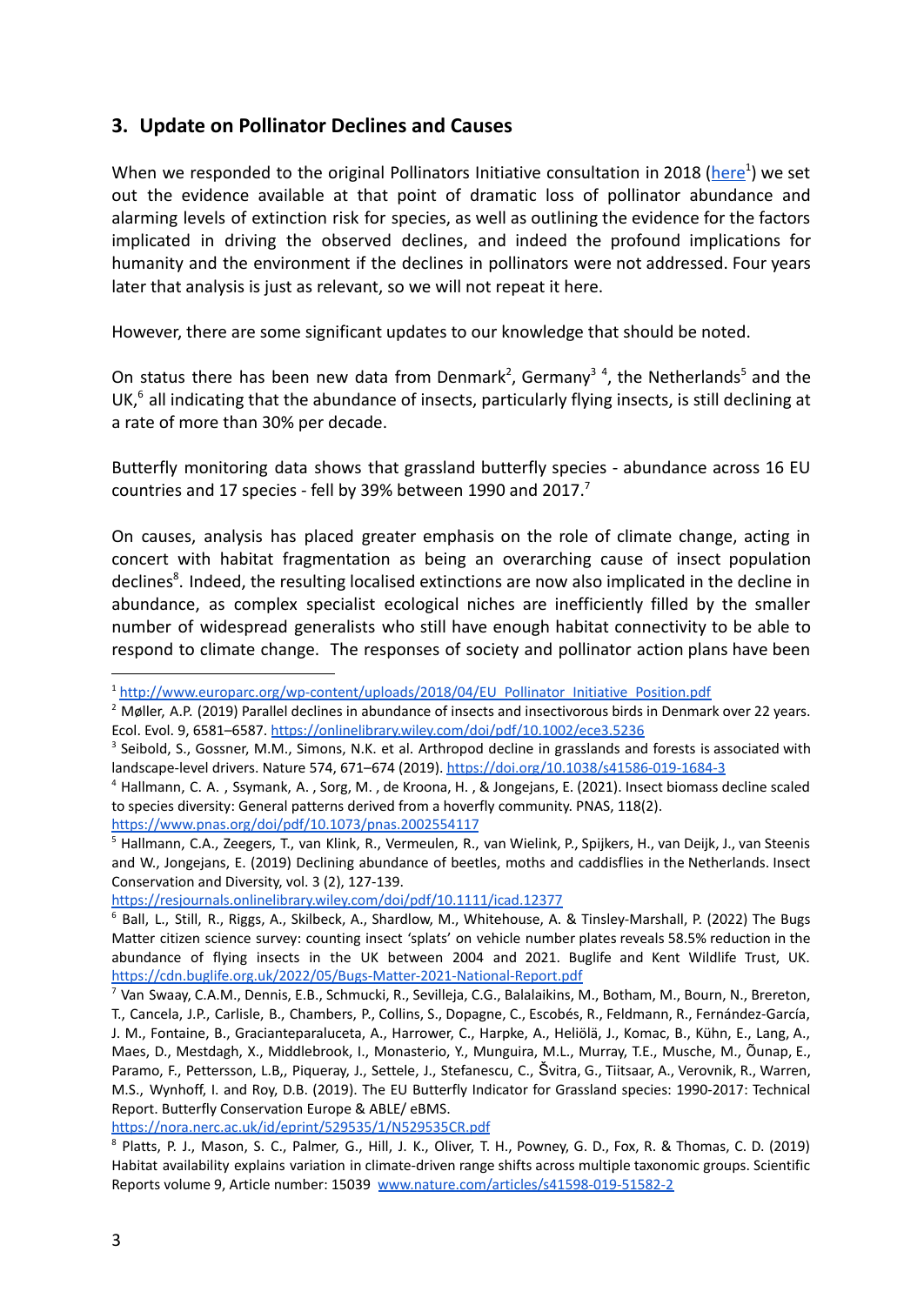criticised for their failure to directly address the need for corridors in which habitat connectivity is being dramatically improved<sup>9</sup>.

Evidence has further implicated pesticides as ongoing contributors to the reduction in insect abundance<sup>10 11 12</sup>. The failure of the EU pesticide risk assessment and management process to effectively protect pollinators and food security from pesticides has been further highlighted<sup>13</sup>. A particularly concerning gap relates to the ingredients that are included in pesticides that do not go through the approval process as the companies selling them do not declare them to be 'active' substances, yet they can be both biochemically active and implicated in harm to wild insects<sup>14</sup>. Of greatest concern are the alcohol ethoxylates which napare now directly implicated in field level impacts on bumblebee survival<sup>15</sup>. Also commonly used herbicides could be causing ecologically significant sublethal effects on butterflies<sup>16</sup> and bumblebees<sup>17</sup>.

Light pollution is already impacting on pollination rates, and has been further implicated as a high-level driver of insect population decline<sup>18</sup>. With research has shown that street lighting can cause a 50% reduction in local moth abundance $^{19}$ .

Further evidence has confirmed that the Chernobyl incident caused massive long-term reductions in insect populations, with numbers of flying insects still being 2.5x higher in

<https://link.springer.com/article/10.1007/s10646-020-02276-3>

<sup>17</sup> Weidenmüller. A., Meltzer, A., Neupert, S., Schwarz, A., Kleineidam, C. (2022) Glyphosate impairs collective thermoregulation in bumblebees. Science 376 (6597) 1122-1126 <https://www.science.org/doi/10.1126/science.abf7482>

<https://sites.warnercnr.colostate.edu/wp-content/uploads/sites/146/2020/11/biologicalconservation2020.pdf>

<sup>&</sup>lt;sup>9</sup> Vasiliev D. and Greenwood S. (2021) The role of climate change in pollinator decline across the Northern Hemisphere is underestimated. Science of the Total Environment, 775, 145788. <https://www.sciencedirect.com/science/article/abs/pii/S004896972100855X>

 $10$  Møller A.P. (2021a) Abundance of insects and aerial insectivorous birds in relation to pesticide and fertilizer use. Avian Research, (12)43, <https://link.springer.com/article/10.1186/s40657-021-00278-1>

 $11$  Seibold, S., Gossner, M.M., Simons, N.K. et al. Arthropod decline in grasslands and forests is associated with landscape-level drivers. Nature 574, 671–674 (2019). <https://doi.org/10.1038/s41586-019-1684-3>

 $12$  Habel, J.C., Ulrich, W., Biburger, N., Seibold, S., Schmitt, T. (2019) Agricultural intensification drives butterfly decline. Insect Conservation and Diversity. 12(3), 289-295.

<https://resjournals.onlinelibrary.wiley.com/doi/abs/10.1111/icad.12343>

<sup>&</sup>lt;sup>13</sup> Brühl CA and Zaller JG (2019) Biodiversity Decline as a Consequence of an Inappropriate Environmental Risk Assessment of Pesticides. Front. Environ. Sci. 7:177.

<https://resjournals.onlinelibrary.wiley.com/doi/pdf/10.1111/icad.12447>

<sup>&</sup>lt;sup>14</sup> Straw E, Thompson L, Leadbeater E, Brown MJF (2022) "Inert" ingredients are understudied, potentially dangerous to bees, and deserve more research attention. Proceedings of the Royal Society Series B 289:<https://doi.org/10.1098/rspb.2021.2353>

<sup>&</sup>lt;sup>15</sup> Straw, E.A., Brown, M.J.F. Co-formulant in a commercial fungicide product causes lethal and sub-lethal effects in bumble bees. Sci Rep 11, 21653 (2021). <https://doi.org/10.1038/s41598-021-00919-x>

<sup>&</sup>lt;sup>16</sup> Santovito, A., Audisio, M., & Bonelli, S. (2020). A micronucleus assay detects genotoxic effects of herbicide exposure in a protected butterfly species. Ecotoxicology, 29(9), 1390-1398

<sup>&</sup>lt;sup>18</sup> Owens, A., Cochard, P., Durrant, J., Farnworth, B., Perkin, E. and Seymoure, B. (2020) Light pollution is a driver of insect declines. Biological Conservation, 241.

<sup>&</sup>lt;sup>19</sup> Boyes, D. H., Evans, D. M., Fox, R., Parsons, M. S. & Pocock, M. J.(2021). Is light pollution driving moth population declines? A review of causal mechanisms across the life cycle. Insect Conserv. Diver. 14, 167–187. <https://resjournals.onlinelibrary.wiley.com/doi/pdf/10.1111/icad.12447>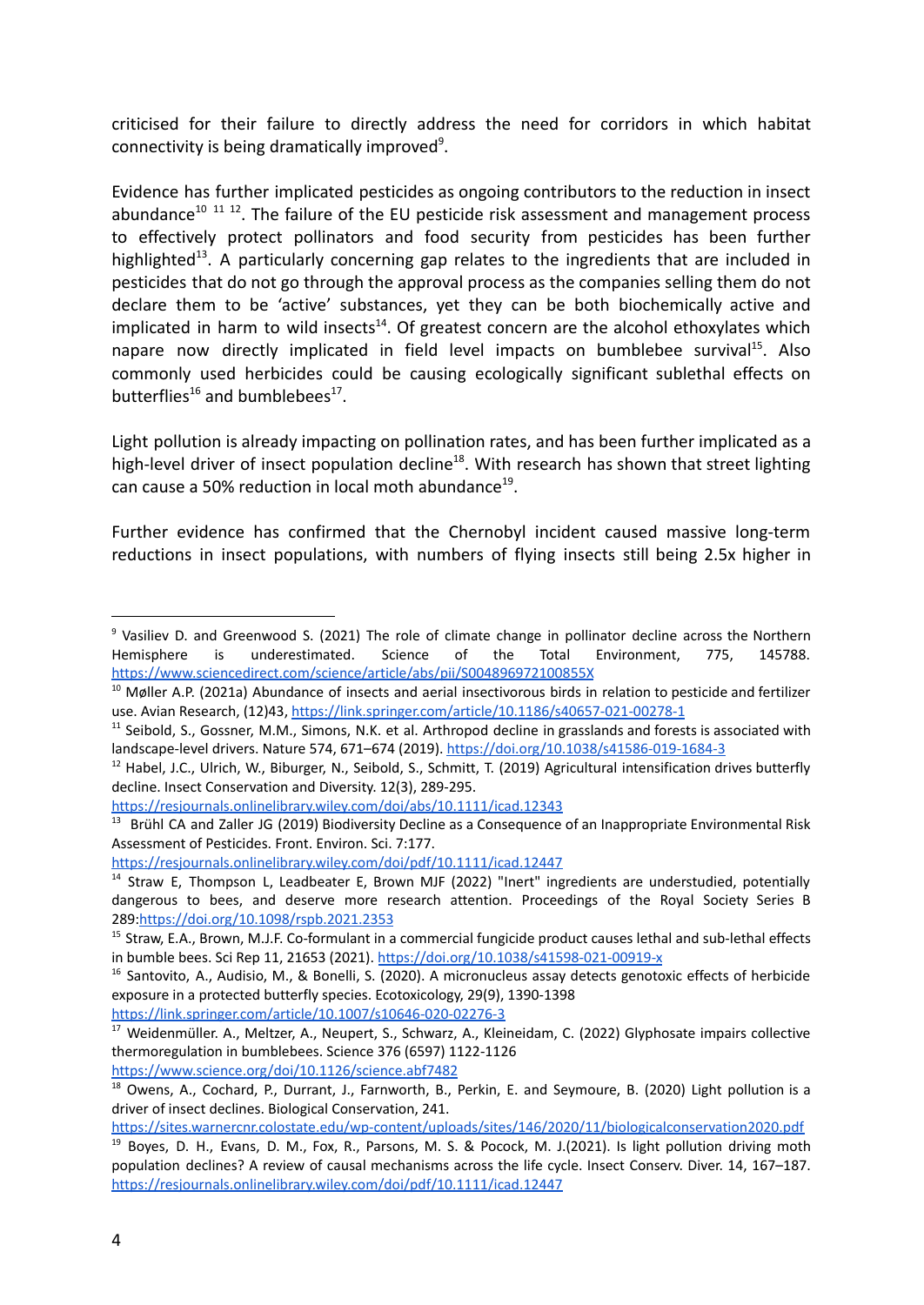unpolluted areas<sup>20</sup>. Combined with previous evidence of population impacts<sup>21</sup>, and new evidence of mutations being correlated with the locations of nuclear power plants<sup>22</sup>  $23$ , the profound risk that ionising radiation pollution presents to insects becomes evident.

The potential for electromagnetic radiation, particularly that associated with 5G, to harm the environment was given the highest possible risk rating by the EC's own Scientific Committee on Health, Environmental and Emerging Risks in  $2018<sup>24</sup>$ , further reviews of the topic by the Eklipse programme and independent scientists have confirmed that EMF is a factor that is credibly capable of damaging insect populations<sup>25</sup>. However, as yet there has been no risk assessment done of the environmental risks of 5G roll-out and more effort needs to be expended to better understand the nature and degree of the risk so that, if necessary, that risk can be effectively managed or mitigated.

Invasive alien species have been shown to harm pollinators through increased competition, by disrupting interactions between species, affecting pollinators' role in native plant communities and by vectoring diseases and pathogens<sup>26</sup>. The impact of Harlequin Ladybirds (*Harmonia axyridis*) on wildlife, has resulted in calls for stricter regulation of potentially invasive non-native insects as pest controls<sup>27</sup> and the growing use of insects as a novel food has raised concerns about lax biosecurity relating to insect farming<sup>28</sup>. Invasive plant species have also been shown to impact on pollinators, outcompeting native plants and changing native plant communities with subsequent knock-on effects<sup>29</sup>.

<https://onlinelibrary.wiley.com/doi/full/10.1002/cbdv.201800099>

<sup>24</sup> SCHEER (Scientific Committee on Health, Environmental and Emerging Risks) (2018) Statement on emerging health and environmental issues. European Commission.

[https://ec.europa.eu/health/document/download/29f56589-3ad5-4afc-9413-3cc3439f9aea\\_en?filename=sche](https://ec.europa.eu/health/document/download/29f56589-3ad5-4afc-9413-3cc3439f9aea_en?filename=scheer_s_002.pdf) [er\\_s\\_002.pdf](https://ec.europa.eu/health/document/download/29f56589-3ad5-4afc-9413-3cc3439f9aea_en?filename=scheer_s_002.pdf)

<https://www.nature.com/articles/s41559-017-0412-3>

<https://www.sciencedirect.com/science/article/pii/S221457451930001X>

<sup>&</sup>lt;sup>20</sup> Møller A.P. (2021) Citizen Science for Quantification of Insect Abundance on Windshields of Cars Across Two Continents. Frontiers in Ecology and Evolution, 541.

<https://www.frontiersin.org/articles/10.3389/fevo.2021.657178/full>

<sup>&</sup>lt;sup>21</sup> Møller, A. P., and Mousseau, T. A. (2009). Reduced abundance of insects and spiders linked to radiation at Chernobyl 20 years after the accident. Biol. Lett. 5, 356–359.

https://www.ncbi.nlm.nih.gov/pmc/articles/PMC2679916/?source=post\_page----

<sup>&</sup>lt;sup>22</sup> Hesse-Honegger, C. Wallimann, P. (2008) 'Malformation of True Bug (Heteroptera): A Phenotype Field Study on the Possible Influence of Artificial Low-Level Radioactivity', Chem. Biodiversity, 5, 499 – 539. <https://onlinelibrary.wiley.com/doi/pdf/10.1002/cbdv.200800001>

<sup>&</sup>lt;sup>23</sup> Körblein, A., Hesse-Honegger, C. (2018) Morphological Abnormalities in True Bugs (Heteroptera) near Swiss Nuclear Power Stations. Chem. Biodiversity, 15(8).

<sup>&</sup>lt;sup>25</sup> Vanbergen, A. J., Potts S.G., Vianc, A., Malkemper, E. P., Young, J., Tscheulin, T. (2019) Risk to pollinators from anthropogenic electromagnetic radiation (EMR): Evidence and knowledge gaps. Science of The Total Environment, Volume 695. <https://www.sciencedirect.com/science/article/pii/S0048969719337805>

 $26$ Vanbergen Adam J., Espíndola Anahí, Aizen Marcelo, A. (2017) Risks to pollinators and pollination from invasive alien species. Nature Ecology & Evolution. 2017;2(1):16–25.

<sup>&</sup>lt;sup>27</sup> Vilcinskas, A. (2019). Pathogens associated with invasive or introduced insects threaten the health and diversity of native species. Curr. Opin. Insect Sci., 33, 43–48

 $28$  Bang, A., and Courchamp, F. (2020). Industrial rearing of edible insects could be a major source of new biological invasions. Ecol. Lett. 24, 393–397.

<https://www.biodiversitydynamics.fr/wp-content/uploads/2021/02/InsectRearing.pdf>

 $^{29}$  Rabitsch, W., Kudrnovsky, H. and Götzl, M., 2021. Invasive alien plant species, habitat types important for pollinators, and the possible risks in the European Union. ETC/BD report to the EEA. [https://www.eionet.europa.eu/etcs/etc-bd/products/etc-bd-reports/etc-bd-technical-report-2-2021-invasive-al](https://www.eionet.europa.eu/etcs/etc-bd/products/etc-bd-reports/etc-bd-technical-report-2-2021-invasive-alien-plant-species-habitat-types-important-for-pollinators-and-the-possible-risks-in-the-european-union/@@download/file/Report_on_IAS_pollinators.pdf)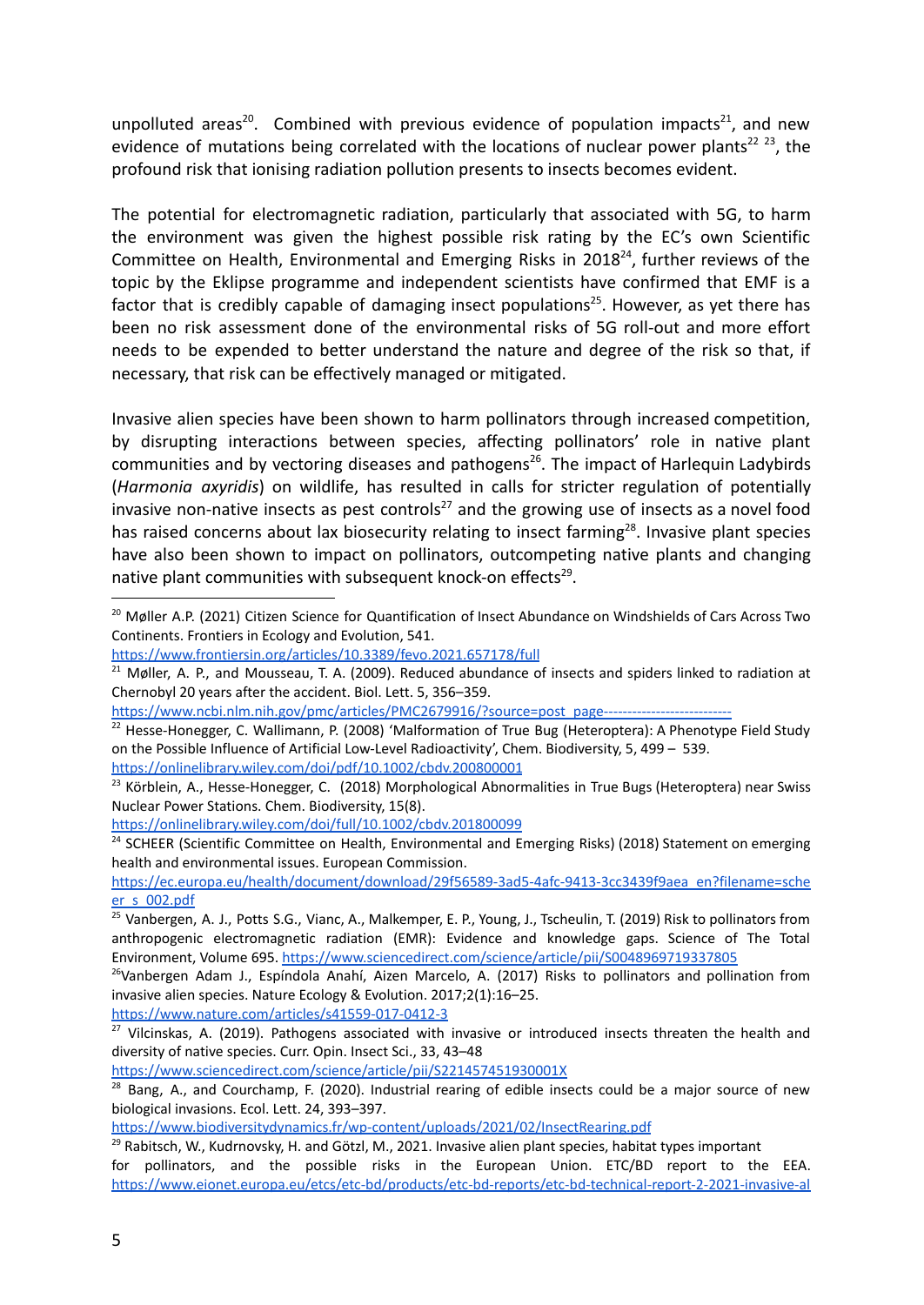While most species of pollinating insects are localised and site faithful, there is a functional group, including several species of generalist butterflies, moths and hoverflies that migrate in huge numbers over hundreds of miles to provide significant amounts of pollination and pest control services in countries in which they did not originate. The significance of this migration to the health of the continent's ecology is now better understood<sup>30</sup> <sup>31</sup>.

The most recent assessments indicate that the economic value of pollinating insects to crop production in the EU is around EUR 3.7 billion/ $yr^{32}$ , but already 50% of the land cultivated with pollinator-dependent crops faces a pollination deficit<sup>33</sup>. Meanwhile, on average insectivorous birds in Europe and North America are declining, by 13% in the EU between 1990 and 2015, while omnivores or species not dependent on insects are stable or increasing<sup>34</sup><sup>35</sup>.

### **4. Aim for the Initiative**

**The aim of the revised Pollinators Initiative should be to halt the decline of insect pollinators by 2025 and significantly restore populations and habitats by 2030.**

### **5. Conservation and Policy Outcomes to Attain**

By 2025

- Halt downward trend in wild pollinating insect abundance in natural, semi-natural, agricultural and urban areas.
- Significantly reduced losses of wild pollinator habitats and recovery started.
- A robust network of standardised pollinator monitoring in place across the EU.

<https://ec.europa.eu/eurostat/web/products-statistical-reports/-/ks-ft-20-002> .

<https://academic.oup.com/condor/article/123/1/duaa059/6063623>

[ien-plant-species-habitat-types-important-for-pollinators-and-the-possible-risks-in-the-european-union/@@do](https://www.eionet.europa.eu/etcs/etc-bd/products/etc-bd-reports/etc-bd-technical-report-2-2021-invasive-alien-plant-species-habitat-types-important-for-pollinators-and-the-possible-risks-in-the-european-union/@@download/file/Report_on_IAS_pollinators.pdf) [wnload/file/Report\\_on\\_IAS\\_pollinators.pdf](https://www.eionet.europa.eu/etcs/etc-bd/products/etc-bd-reports/etc-bd-technical-report-2-2021-invasive-alien-plant-species-habitat-types-important-for-pollinators-and-the-possible-risks-in-the-european-union/@@download/file/Report_on_IAS_pollinators.pdf)

<sup>&</sup>lt;sup>30</sup> Wotton, K. R., Gao, B., Menz, M. H. M., Morris, R. K. A., Ball, S. G., Lim, K. S., Reynolds, D. R., Hu, G. and Chapman, J. W. (2019). Mass Seasonal Migrations of Hoverflies Provide Extensive Pollination and Crop Protection Services. Current Biology. 29 (13), pp. 2167-2173.e5.

<https://www.sciencedirect.com/science/article/pii/S0960982219306050>

<sup>&</sup>lt;sup>32</sup> European Union, European Environment Agency, (2021), 'Accounting for ecosystems and their services in the <sup>31</sup> Satterfield, D. A., Sillett, T. S., Chapman, J. W., Altizer, S., and Marra, P. P. (2020). Seasonal insect migrations: massive, influential, and overlooked. Front. Ecol. Env. 18:335-344. <https://par.nsf.gov/servlets/purl/10185198>

European Union (INCA)', Publications Office of the European Union, Luxembourg,

<sup>&</sup>lt;sup>33</sup> Vallecillo Rodriguez, S., La Notte, A., Ferrini, S. and Maes, J., How ecosystem services are changing: an accounting application at the EU level, ECOSYSTEM SERVICES, ISSN 2212-0416, 40, 2019, p. 101044, JRC117072. <https://publications.jrc.ec.europa.eu/repository/handle/JRC117072>

<sup>&</sup>lt;sup>34</sup> Tallamy, D. W., and Shriver, W. G. (2021) Are declines in insects and insectivorous birds related? fertOrnithological Applications, Volume 123, Issue 1.

<sup>35</sup> Bowler, D., Heldbjerg, H., Fox, A. D., de Jong, M., & Böhning-Gaese, K. (2019). Long-term declines of European insectivorous bird populations and potential causes. Conservation Biology, 33(5), 1120-1130. <https://doi.org/10.1111/cobi.13307>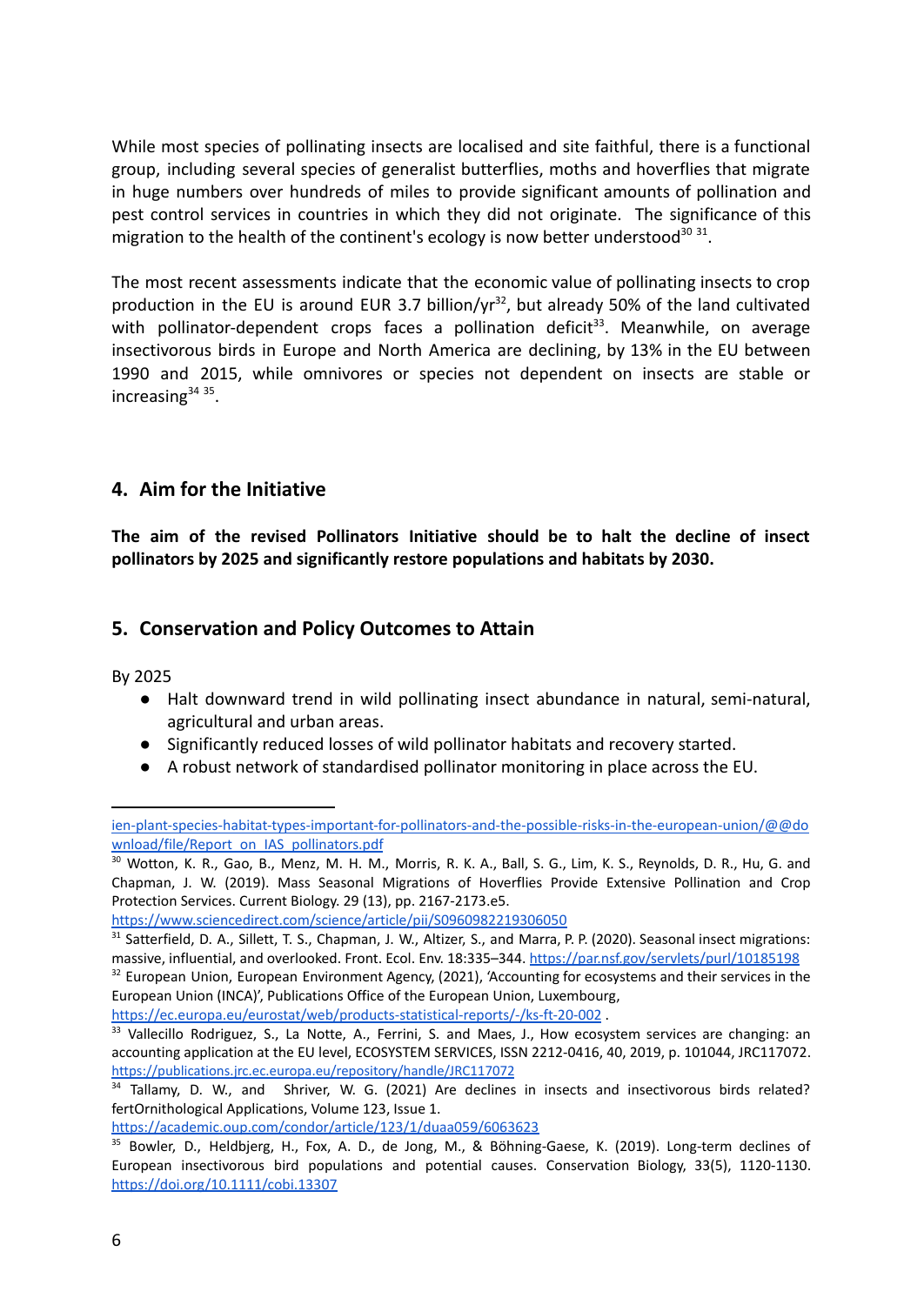- Measurements and metrics established for the extent, quality and connectivity of flower rich habitats, and for light pollution.
- Research underway capable of clearly defining risk posed to pollinator populations from emerging threats.
- An EU Pollinator indicator is fully operational and contributing to informing the impact of the Common Agricultural Policy (CAP) on biodiversity protection (Indicator I.20 of the CAP Strategic Plans regulation).
- An assessment of the CAP contribution to halting insect pollinator decline has been performed and the European Commission has issued recommendations to the Member States to increase incentives for pollinator recovery and phase out harmful farming practices.
- Have captured in EU policy the fundamental link between biodiversity and soil productivity and pollinator habitats, recognising the importance of low fertility soil and substrates to sustainable ecological landscapes in view of land ethics and evolving charters for soil and biodiversity, in ecological project work and in public landscaping programmes.

#### By 2027

- Measured recovery of pollinator populations in more regions and habitats.
- Measured improvements in the extent, quality and connectivity of key pollinator habitats - with delivery of outcomes for pollinators on track in the CAP programmes of every Member State.
- Improvements in the Conservation status of all Habitat Directive listed butterflies, moths and pollinating beetles.
- Effective action in place to reduce Nitrogen emissions adversely affecting habitats.
- EU wide pollinator monitoring baseline established and targets set for restoration of pollinator populations.
- EU wide habitat extent, quality and connectivity and light pollution baselines established/adopted.
- EU wide and Member State targets set for restoration of pollinator populations and habitats and the reduction of light pollution.
- New tiered tests for wild bees and other pollinators (non-target arthropods) in operation in the pesticide approval process.
- 25 EU pollinator species recovery plans written.
- Research commissioned capable of guiding the management of risks posed to pollinator populations from emerging threats.
- Farm subsidies in the CAP strategic plans supporting farming practices which harm pollinators are fully removed and incentives for pollinator recovery are strengthened.

By 2030

- Increase of 10% in wild pollinator populations at scale across the urban and rural landscapes against 2020 baseline ('decline in pollinators is reversed' EU Biodiversity Strategy).
- Measured improvements in abundance and resilience of diverse pollinator populations across all EU Biogeographic regions.
- Improvements in the Conservation status of all Habitats Directive listed pollinators.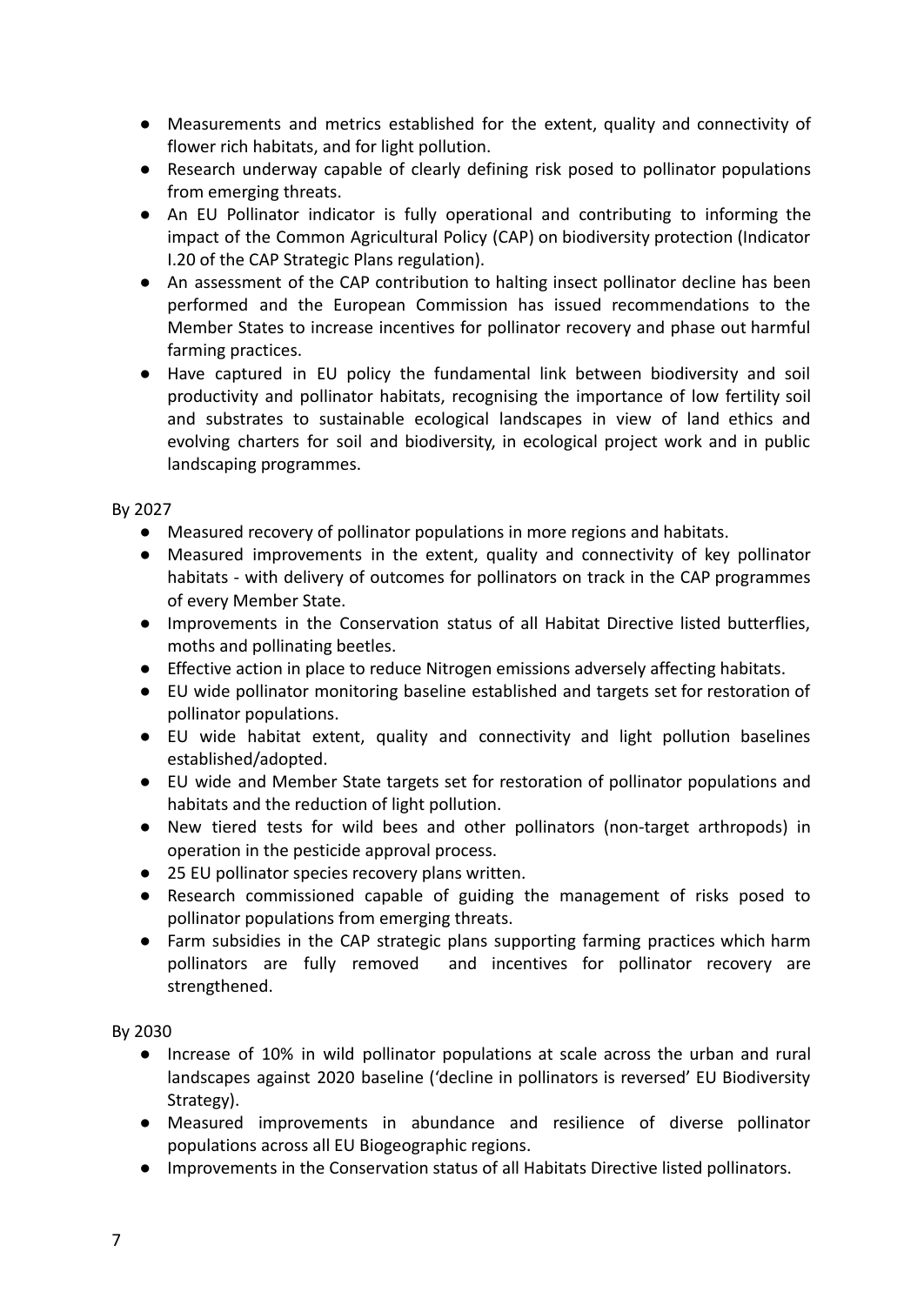- Conservation Objectives and management plans for 'typical' pollinator species in all Protected Areas funded and implemented.
- Measured improvements in the extent, quality and connectivity of key pollinator habitats.
- Measured reduction in light pollution levels and Nitrogen emissions
- The use and risk of chemical pesticides and of more hazardous pesticides all reduced by 50%, as set by the Farm to Fork and Biodiversity Strategies, including at Member State level.
- More than 40 endangered pollinator species being conserved through the implementation of at least 25 EU level species recovery plans.
- Risk assessment completed for emerging risks and any recommended mitigation being implemented.
- Significant climate change mitigation and adaptation in place.

### **6. Actions and Commitments to Achieve Outcomes**

### *6.1 General Priorities*

The lessons of the first Pollinators Initiative must be addressed. Pollinator declines remain rapid and, if anything, are getting worse, therefore a significant increase in effort and coordination is required to avoid environmental calamity.

In 2019 the EU Parliament passed a motion<sup>36</sup> recognising the "added value of the EU Pollinators Initiative in setting strategic objectives and a series of urgent actions", but identifying that the Initiative "fails to sufficiently address the many causes of pollinator decline", the Parliament concluded that the EC should " transform the aims of the initiative into a full-scale action programme for pollinators, earmarking sufficient resources to this end". More recent reviews undertaken by the European Court of Auditors<sup>37</sup> and by the EC itself<sup>38</sup> confirm that while there has been good progress on many of the actions, on the key issue of addressing the causes of decline the progress has been inadequate and the resources insufficient. The ECA and EC reviews contain many sound recommendations that, if applied and resourced, would improve the effectiveness of the relaunched Initiative.

Europe's NGOs, many individuals, some companies, farmers and landowners and volunteers across Europe already act for pollinators and demonstrate what can be achieved. However, they are often severely resource limited, action now needs to be scaled up and additional horizontal measures are required to reduce the pressures contributing to declines.

[https://www.eca.europa.eu/Lists/ECADocuments/SR20\\_15/SR\\_Pollinators\\_EN.pdf](https://www.eca.europa.eu/Lists/ECADocuments/SR20_15/SR_Pollinators_EN.pdf)

<sup>36</sup> [https://www.europarl.europa.eu/doceo/document/B-9-2019-0233\\_EN.html](https://www.europarl.europa.eu/doceo/document/B-9-2019-0233_EN.html)

<sup>&</sup>lt;sup>37</sup> ECA (2020) Protection of wild pollinators in the EU: Commission initiatives have not borne fruit. Special report No 15/2020, European Court of Auditors.

<sup>&</sup>lt;sup>38</sup>EC (2021) Report From The Commission To The European Parliament, The Council, The European Economic And Social Committee And The Committee Of The Regions - Progress in the implementation of the EU Pollinators Initiative <https://eur-lex.europa.eu/legal-content/EN/TXT/?uri=CELEX:52021DC0261>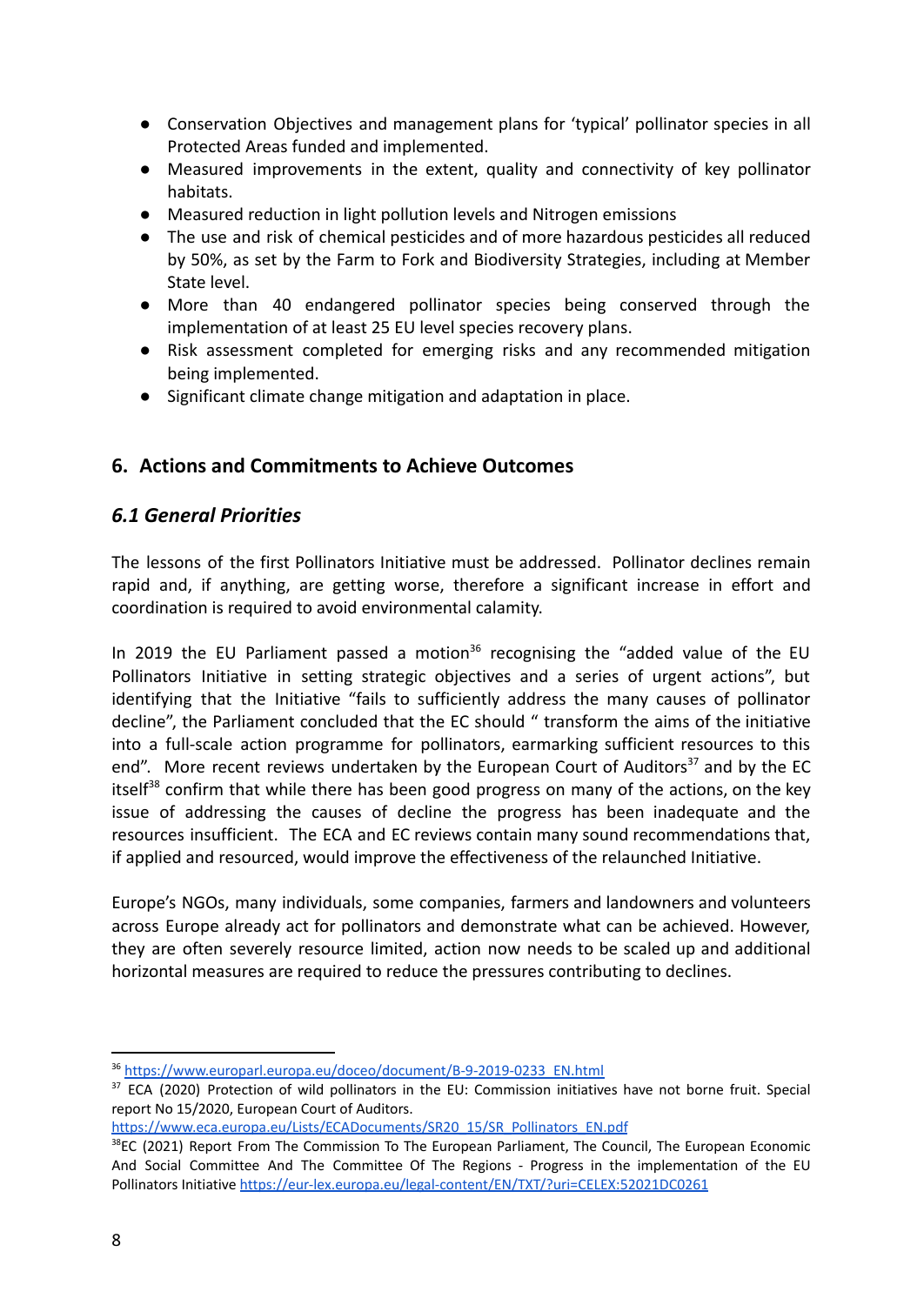While in theory endangered species not listed in the Directive could be provided for in LIFE funded projects, the European Court of Auditors found that no project to conserve unlisted threatened bees or butterflies had ever been funded. LIFE funding is burdensome and works best at large scale, action to conserve pollinators does not fit well into the current scheme, because it is often small to medium in scale, relies on small expert or local NGOs and has very limited access to match funding sources<sup>39</sup>.

Regrettably, despite the inclusion of a headline target in the EUBDS 2030, to reverse the decline in pollinators, the opportunity was missed to fully incorporate the needs of pollinators into the EU Biodiversity and Farm to Fork strategies. While the target "to reduce by 50% the overall use of – and risk from – chemical pesticides by 2030 and reduce by 50% the use of more hazardous pesticides by 2030" is important and may considerably assist pollinator populations, it does not provide for the bespoke pre-approval protection measures for pollinators required if we are to avoid repeating the processes that led to damage to pollinator populations from neonicotinoid pesticides. In addition the target to increase the area of protected habitats to 30% of the EU should significantly benefit pollinators, but unless this is combined with corridors of stepping-stones of flower rich habitat (B-Lines<sup>40</sup>) the mitigation of climate change as a driver of insect extinction will not be adequately addressed.

It therefore remains the case that the commitments that the EU makes in the revised Pollinators Initiative will be the bedrock for achieving the objective of reversing pollinator decline - the necessary action will not otherwise emerge from pre-existing plans, strategies or work streams.

New and resolute action to reverse the decline of pollinators and the pollination services they provide are needed as part of European efforts to restore ecosystems and their services, reverse the loss of biodiversity, secure food security and implement the Sustainable Development Goals.

EU level and MS level actions are needed to support longer-term transformation in approaches through increasing knowledge, supporting capacity building (including in EU, national and regional administrations and NGOs) and engaging farmers, foresters, landscape architects, citizen scientists and young people in action for pollinators

#### **6.1.1 General actions**

- 6.1.1.1. Improve governance, establishing clear roles and responsibilities for, and ownership of, the Initiative by DG Agriculture, DG Sante, DG Environment, DG Trade, the European Committee of the Regions and Member State Institutions, before 2023.
- 6.1.1.2. Ensure that the Initiative is costed and that sufficient new resources are made available to secure delivery, before 2023.
- 39

[https://ec.europa.eu/environment/archives/life/publications/lifepublications/lifefocus/documents/invertebrat](https://ec.europa.eu/environment/archives/life/publications/lifepublications/lifefocus/documents/invertebrates.pdf) [es.pdf](https://ec.europa.eu/environment/archives/life/publications/lifepublications/lifefocus/documents/invertebrates.pdf)

<sup>40</sup> <https://www.buglife.org.uk/our-work/b-lines/>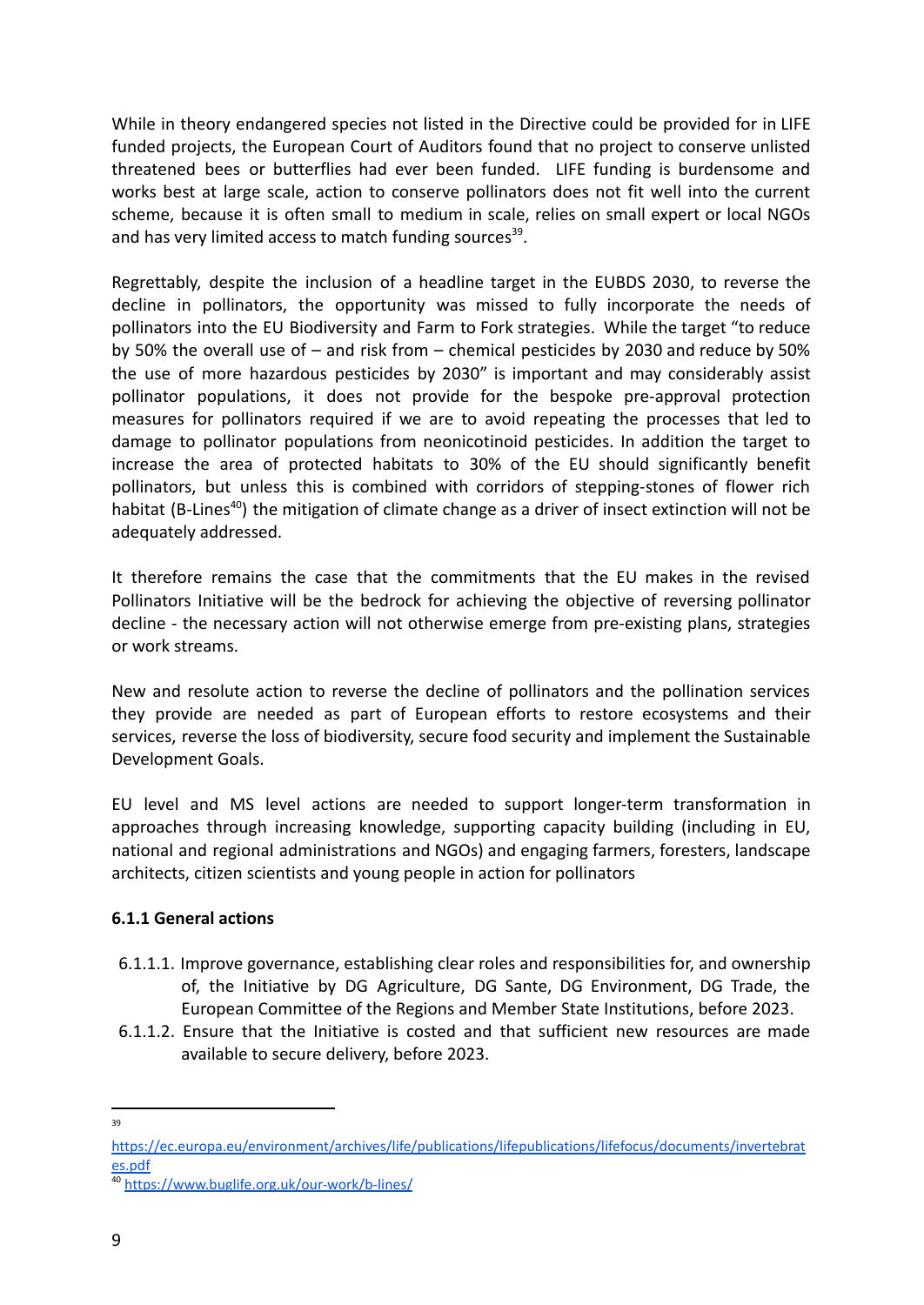- 6.1.1.3. Increase capacity in EU Administrations and Member States to support implementation of the Initiative, from day 1.
- 6.1.1.4. Increase capacity among public bodies to address pollinator issues.
- 6.1.1.5. Support growth and build capacity of Pollinator NGOs across Europe.
- 6.1.1.6. Set up a small grant scheme to support action for pollinators by individuals and NGOs by 2023.
- 6.1.1.7. Require Member States to develop pollinator recovery plans, including species recovery plans for their Habitats Directive listed and other most endangered pollinator species, and resource their implementation, by 2025.
- 6.1.1.8. Develop an EU list of pollinating insects typical of HD Annex 1 habitats and include and fund measures for their conservation in Natura 2000 management plans.
- 6.1.1.9 Raise the profile of pollinators and their importance to food security.
- 6.1.1.10 Increase the capacity and engagement of citizens , farmers and policy makers in action for wild pollinators.

#### **6.1.2 General commitments**

- 6.1.2.1. Take any action required to ensure that the EC is urgently coordinating joint action across its remit to achieve the full range of outcomes and commitments in the Initiative and increase synergy with other environmental goals.
- 6.1.2.2. To keep progress under review and to release more resources for delivery in 2027 if it appears that the aim of the Initiative is at risk of failure.

### *6.2 Habitat Restoration Priorities*

Historic habitat destruction has left the European landscape highly fragmented. When overlain by climate change this now means that most species are failing to track their climate envelopes and are going extinct in the southern parts of their range, while simultaneously being unable to adapt by moving north due to habitat fragmentation.

Most pollinators do not have a resting phase and cannot temporarily relocate if a habitat becomes momentarily unsuitable, so localised extinctions are frequent. The norm is therefore that they exist in 'meta-populations' that rely on multiple sites within a reasonable dispersal distance of each other. Due to the limited dispersal capacity of many invertebrate species they are more immediately vulnerable to the combined effects of climate change and habitat fragmentation than for instance plants or birds.

Firstly habitat loss must be addressed - EIA processes on land use change need to be tightened up so that uncultivated habitats are retained, while pollinator habitat losses caused by building and development must be eliminated.

Agricultural over-intensification of pollinator habitats continues - ploughing, fertilisation, pesticides, and drainage, leading to losses of pollinator habitat area and quality. Generally insect populations appear to be most reduced in areas of the continent with the most intensive agriculture.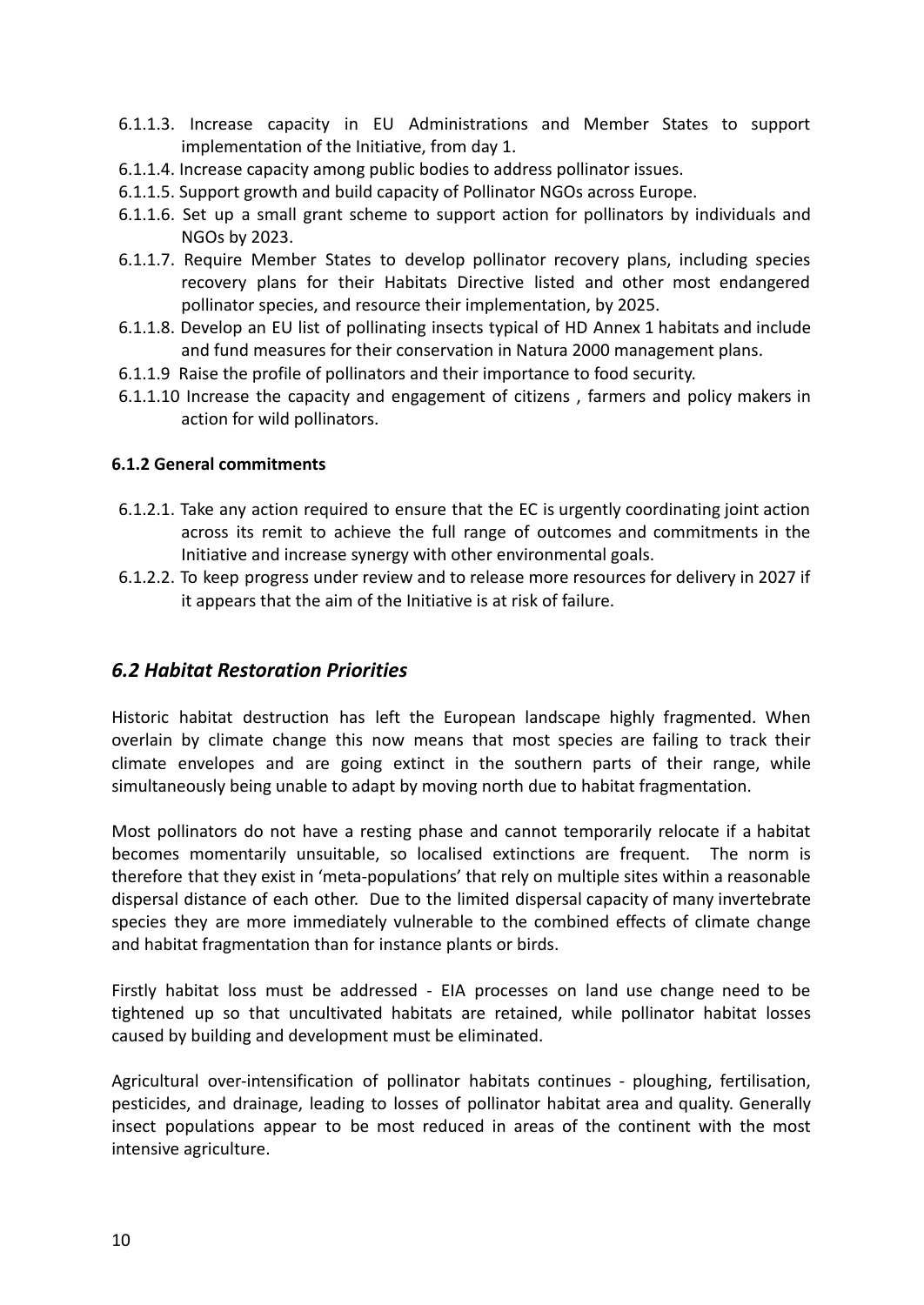To date the implementation of the CAP has not resulted in the sufficient uptake of pollinator measures to support the recovery of the wild populations of pollinators<sup>41</sup>. The devolution of decision making on environmental options to Member States, especially as the Commission did not include the protection of pollinators or pollination services explicitly in the objectives of the CAP and its eco-schemes, makes it less likely that uptake of pollinator options will be improved in the future. As the ECA said "As far as the CAP is concerned, the auditors consider that it is part of the problem, not part of the solution".

Habitats for pollinators, on Natura 2000 sites and in the countryside and urban areas, must be well managed for the diversity of insect pollinators, including vulnerable specialist species. Key habitat management issues needing to be addressed include:

- Maintaining and restoring flower-rich open grassland, heathlands and coastal habitats.
- Maintaining bare ground for nesting and basking.
- Restoring flower-rich open habitats, edges and canopy breaks in forests and woodlands, thus increasing floral nectar resources and breeding niches for pollinators.
- Restoring semi natural grassland which has been abandoned through lack of extensive grazing and mowing, leading to scrub encroachment and loss of pollinator larval food resources and niches.
- Maintain and adapt grazing in high elevation grasslands that are considered a hotspot of diversity and an important refugia for wild pollinators at risk from climate change.
- Ensure an altitudinal and latitudinal gradient as well as a dry vs wet range of habitats since they host different pollinator communities.
- Actively notice and embrace new habitat areas that become colonised and used by pollinators, for instance, temporary grasslands in rapid turnover forestry<sup>42</sup>.
- Expand natural grazing by wild and semi-wild herbivores wherever domestic livestock cannot provide the required micro-habitats for wild pollinators (see results from LIFE 18 PRE/NL002: <https://grazelife.com/>)

To date discussions around the EU nature restoration targets provide hope that pollinator habitat loss, and restoration of habitat extent may be significantly delivered through the new legal mechanism. It is important that the resulting legal framework will result in suitable quality of restored habitat to reduce the extinction risks facing specialised endangered species, and provide for the improvements in connectivity in flower rich habitats that will be necessary if pollinator species are to be able to respond to climate change by tracking their climate envelopes.

<https://www.sciencedirect.com/science/article/pii/S0378112720310082>

<sup>&</sup>lt;sup>41</sup> European Commission, "Evaluation of the impact of the CAP on habitats, landscapes and biodiversity", November 2019.

[https://ec.europa.eu/info/sites/default/files/food-farming-fisheries/key\\_policies/documents/ext-eval-biodivers](https://ec.europa.eu/info/sites/default/files/food-farming-fisheries/key_policies/documents/ext-eval-biodiversity-final-report_2020_en.pdf) [ity-final-report\\_2020\\_en.pdf](https://ec.europa.eu/info/sites/default/files/food-farming-fisheries/key_policies/documents/ext-eval-biodiversity-final-report_2020_en.pdf)

<sup>&</sup>lt;sup>42</sup> Ram, D., Å. Lindström, L. B. Pettersson, and P. Caplat. 2020. Forest clear-cuts as habitat for farmland birds and butterflies. Forest Ecology and Management 473.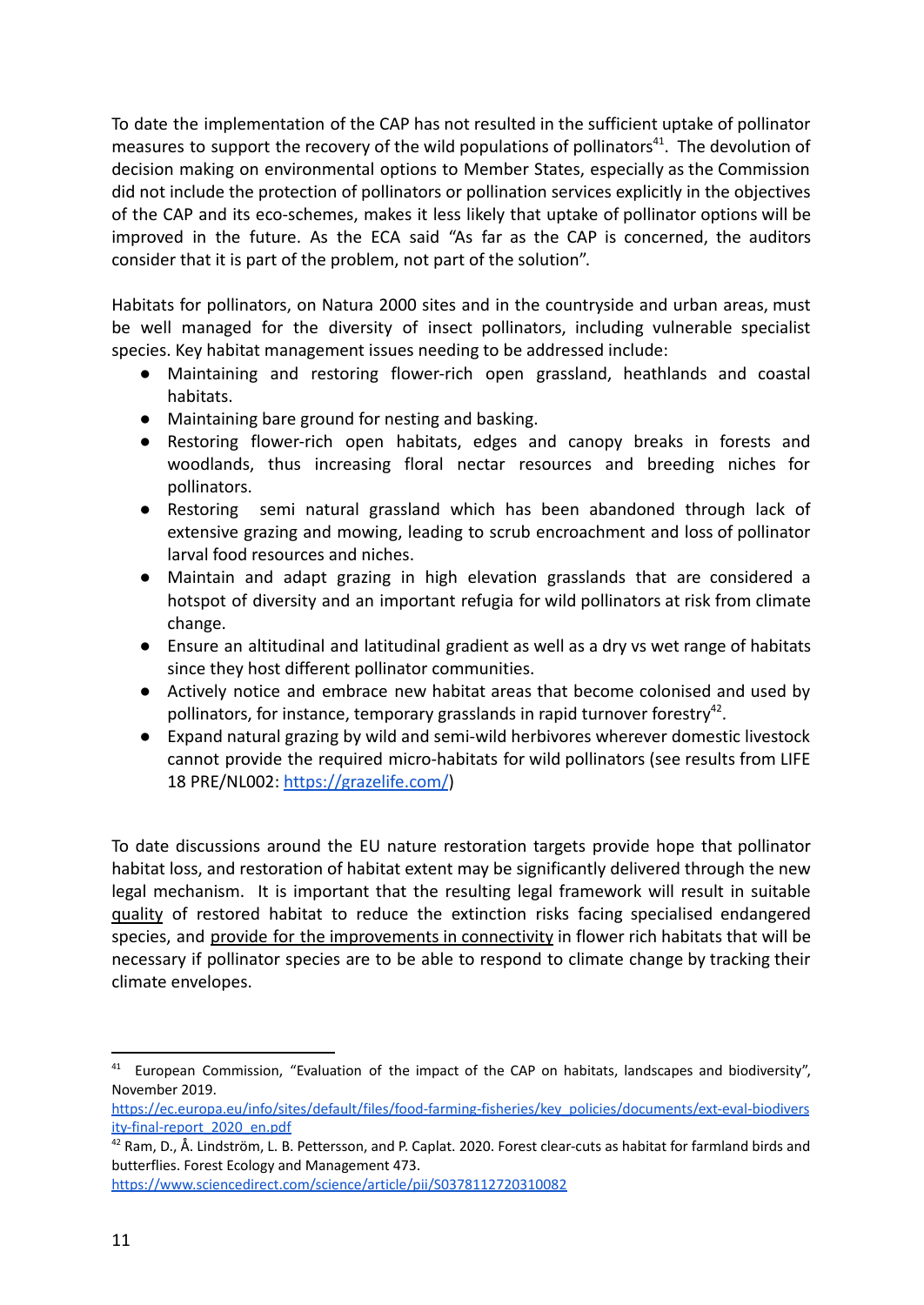### **6.2.1 Habitat restoration actions**

- 6.2.1.1. Intensify action to achieve the EU target to reverse declines in wild pollinators through effective implementation of the new EU Nature Restoration Law and targets, including urgent targeted plans and funded actions for restoration of pollinators start now, complete by 2027.
- 6.2.1.2. Incentivise farmers and landowners to protect and restore pollinator abundance and diversity across the farmed landscape, including through sustaining landscape features.
- 6.2.1.3. Set up and implement effective, soundly based Eco schemes and targeted Agri Environment climate measures for pollinator recovery by 2027.
- 6.2.1.4. Develop an EU pollinators indicator to monitor the performance of the CAP overall, and of the CAP Strategic Plans at Member State level.
- 6.2.1.5. Ensure that wildflower rich habitat connectivity improves establish metric and target - facilitate the creation of a B-lines network across Europe by 2024.
- 6.2.1.6. Increase knowledge and provide training in pollinator ecology, identification and habitat restoration for Farm Advisors and farmers, foresters, land managers and landscape planners by 2027.
- 6.2.1.7. Fund a pilot project with Farm Advisory Services, ecologists and farmers to improve knowledge of wild pollinator ecology and conservation and improve access to this for all farmers and landowners by 2024.
- 6.2.1.8. Significantly increase awareness of the importance of pollinators to food security.
- 6.2.1.9. EU and Member States to resource and manage existing N2K and Protected Area networks better, especially for semi natural grassland sites and other pollinator habitats, start in 2022 to complete by 2027.
- 6.2.1.10. Protect and restore semi natural grasslands and manage them effectively for a herb rich sward (through better support for natural grazing by wild or semi-wild herbivores, extensive grazing by domestic livestock or mowing).
- 6.2.1.11. Add pollinator resources, including larval food plants for butterflies and moths, nectar across the year and nesting niches for bees in rural and urban areas across the landscape and integrate actions into EU Cohesion programmes and regional and local development plans by 2027.
- 6.2.1.12 Encourage adaptation of forestry practises to build upon pollinator use of nectar, larval host plant, and nesting site resources in clear-cuts that follow as a consequence of climate-driven shortened forest harvest cycles and a greater proportion of open habitat in production forests.
- 6.2.1.13. Mitigate any reduction in pollinator resources resulting from the temporary CAP derogation allowing planting crops in Ecological Focus Areas<sup>43</sup>.

### **6.2.2 Habitat restoration commitments**

6.2.2.1. An assessment of the CAP contribution to halting insect pollinator decline has been performed and the European Commission has issued recommendations to the Member States to increase incentives for pollinator recovery and phase out harmful farming practices.

<sup>43</sup> <https://eur-lex.europa.eu/legal-content/EN/TXT/HTML/?uri=CELEX:32022D0484>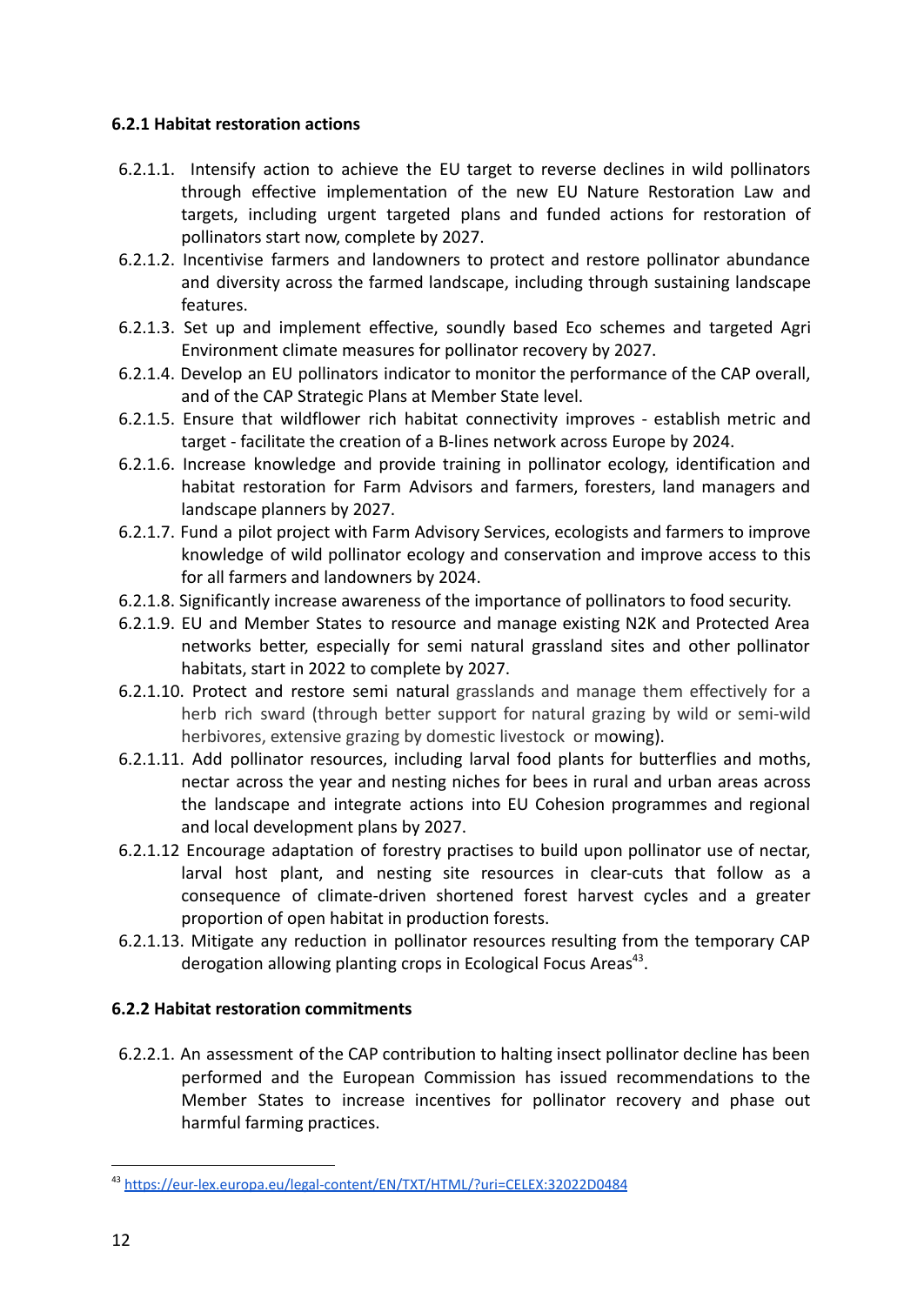- 6.2.2.3. Review implementation of Protected Area targets with regard to connectivity and, if no progress by 2027, bring forward legal mechanisms to secure landscape scale habitat connectivity and B-lines across Europe.
- 6.2.2.4. Improve management of Natura 2000 and other wildlife sites.

### *6.3 Pesticide Safety Priorities*

The ECA concluded that "EU pesticides legislation is a main cause of wild pollinator loss".

While decisions to ban the use of neonicotinoid insecticides (including sulfoxaflor) due to their proven harm to bees were welcome, more broadly progress to make the pesticide approval process safe for pollinators has been frustrated. The pesticide industry has successfully campaigned to delay the implementation of measures to protect wild pollinators, and the new approval guidance and tests that were drafted by EFSA<sup>44</sup> to provide protection for solitary and bumble bees in 2013 seem little closer to being implemented now than at any other time during the last nine years.

The Honeybee (*Apis mellifer*a) elements of the EFSA guidance has been watered down by the industry and Member States such that each pesticide approved may cause a 10% impact on the colony strength of Honeybees.

It is essential that when the Guidance and test criteria are agreed for solitary bees and bumblebees they enshrine stronger and tighter protection, wild bees are not as robust or resilient as Honeybees and if 10% of their population is impacted this is a direct effect as they do not have the long-term stored reserves that enable Honeybees to recover, in addition, due to the short periods of active foraging short-term, sub-lethal effects can quickly result in population level long-term effects for wild bees.

Many species of wild bees are also impacted by chemicals in their nesting areas and materials - particularly pesticides, fertilisers and heavy metals - this needs to be considered in the pesticide approval process and in research priorities.

In the case of non-target arthropods, including all pollinators other than bees, the risk assessment is still based on the obsolete 2002 scheme, and there is no new draft guidance available.

The EC has already agreed that protection should be extended to cover other non-target arthropod groups, but this needs to be commissioned soon, given we know that the pesticide industry can obstruct implementation for long periods through their national lobbying.

Meanwhile, concerns grow about the loopholes in the approval process. The over-reliance on acute toxicity tests, while ignoring chronic, sub-lethal, indirect, cumulative and synergic effects, means the risk assessment is inadequate. Also, this process is focused on the active

<sup>44</sup> <https://efsa.onlinelibrary.wiley.com/doi/epdf/10.2903/j.efsa.2013.3295>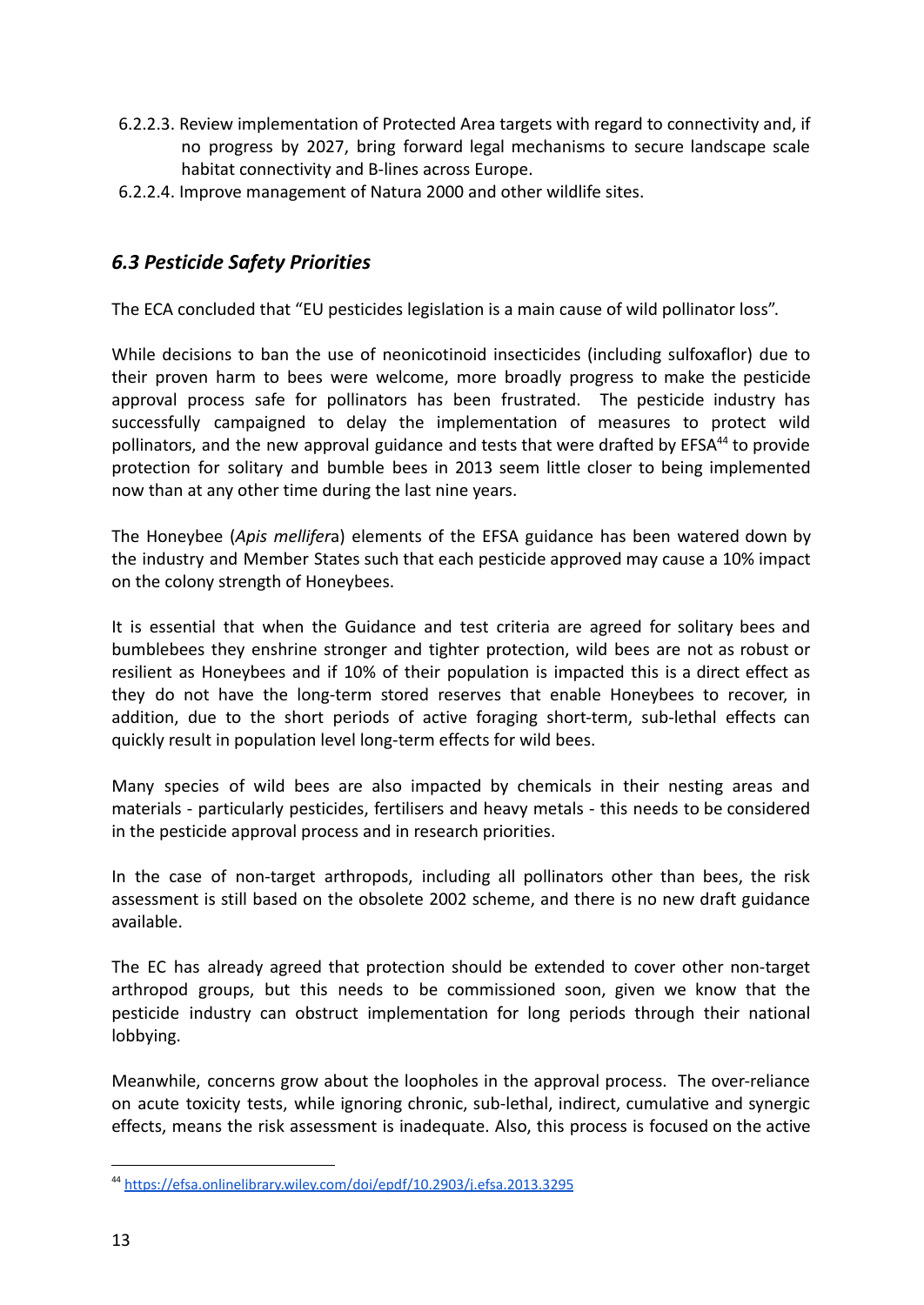substance, while other pesticide ingredients remain untested but can be just as harmful see section 3 for references.

### **6.3.1. Pesticide safety actions**

- 6.3.1.1. Implement strong pre-approval guidance, tests and protection for wild bees, based on the 2013 EFSA guidance - every pesticide should be tested for toxicity to solitary bees and bumblebees, and field and semi-field tests should be undertaken if the laboratory tests indicate any potential unacceptable risk, by 2024.
- 6.3.1.2. Commission and implement new EFSA pre-approval guidance on assessing the environmental risks of pesticides to non-target arthropods - this guidance must, as a minimum, include tiered tests on hoverflies, butterflies, moths and ground beetles, by 2023.
- 6.3.1.3. Commission a review (ECHA or EFSA?) of the risk to bees and other insects from alcohol ethoxylates in pesticides, regulate as required to avoid unacceptable harm, by 2023.
- 6.3.1.4. Improve the scientific evidence base for assessing the relative toxicity of pesticides (not just insecticides) to bees and other pollinators so that the harm reduction targets are meaningful by 2027.
- 6.3.1.5. Ensure that the risks to bees and pollinators from chronic, sub-lethal, indirect, cumulative and synergic effects (e.g. the impact of herbicide use on the availability of flowers for pollinators) in the environment and of coformulants and adjuvants in pesticides are assessed and managed.
- 6.3.1.6. Introduce a routine process that examines Member State's justifications for emergency use pesticide derogations, including in particular whether sufficient effort has been expended to find alternative solutions and their results, and disallow any repeat of derogations that do not meet basic standards in the first instance.
- 6.3.1.7. Reform the procedures of the 'Standing Committee on Plants, Animals, Food and Feed - Section Phytopharmaceutical' to ensure that the decision making meets Aarhus Convention standards, including, for instance, making papers available, involving the public and making the votes of Member States publicly available, by 2027.
- 6.3.1.8. Collate and make available annual and regionally split statistics on the area of every crop in the EU to which each active ingredient is applied, by 2027.

#### **6.3.2. Pesticide safety commitments**

- 6.3.2.1. Ensure that the pesticide and pesticide harm reduction targets in the Biodiversity and Farm to Fork strategies are delivered.
- 6.3.2.2. Ensure that Sustainable Use Directive National Action Plans are succeeding in driving the reductions necessary to achieve the EU targets.
- 6.3.2.3. Review progress in 2027 and, if the target is at risk, introduce new measures to drive the necessary changes.
- 6.3.2.4. Produce and enforce a soil directive that includes soil pollution control measures to protect ground nesting and breeding pollinators from pesticides and heavy metals.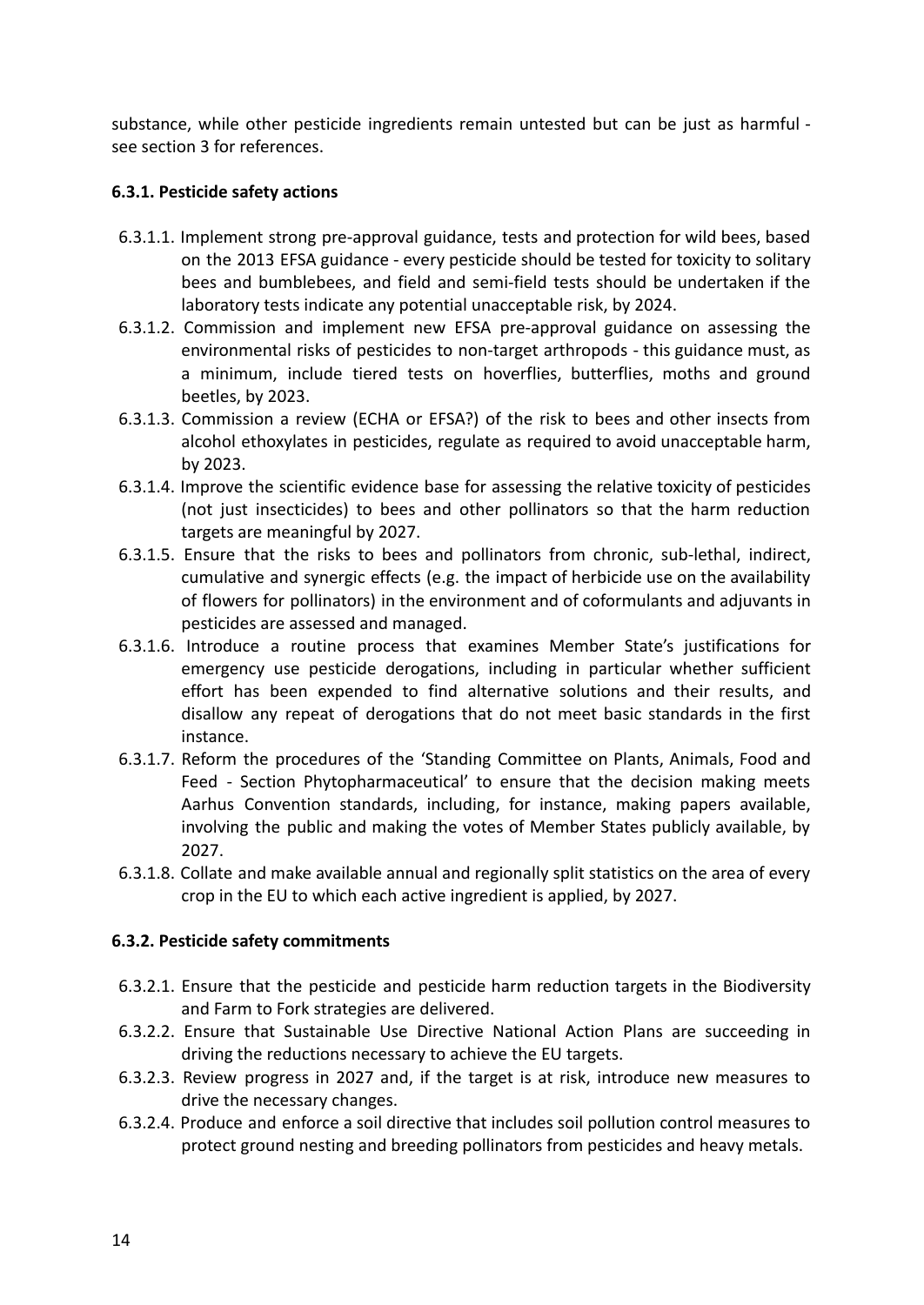### *6.4 Pollution Priorities*

Nitrogen emissions are causing eutrophication of semi-natural grassland, damaging pollinator habitats and pushing endangered species towards extinction; ozone and other byproducts of burning petrochemicals mask flower scent, reducing pollinator effectiveness; and heavy metal and pesticide soil pollution is impacting on solitary bees.

Not all pollution challenges are chemical - light pollution is a major driver of insect declines; electromagnetic radiation affects insects, although the population level effects have not been determined; nuclear radiation from Chernobyl has had a massive impact on insect populations; and biological pollution in the form of invasive species and insect diseases incidentally vectored by humans are further causes of harm to pollinator populations.

The EU Zero Pollution Action Plan includes an important 2030 commitment to reduce "by 25% the EU ecosystems where air pollution threatens biodiversity". This will considerably help by reducing nitrogen deposition in many areas, although whether this target is sufficient to prevent the eutrophying pollution from causing continuing declines in pollinator populations is debatable. Reductions in nitrogen deposition and fossil fuel burning should incidentally help to reduce the impacts of ozone pollution on insect populations. However, the Zero Pollution Action Plan only refers to light pollution as an 'emerging issue' a characterisation that we believe is strongly refuted by reference to the scientific literature, so as yet there are no EU targets for reducing light pollution levels.

Establishing an EU wide light pollution metric that can be broken down by region and country is an easy task to achieve with satellite data. It is clear that policy changes can result in nations reducing their light pollution levels<sup>45</sup>. The EU must drive the agenda to reduce light pollution, and support countries such as Germany who have recently introduced light pollution reduction laws<sup>46</sup>. If progress is not achievable by voluntary action, then a regulatory approach will be necessary.

There has been little progress on the importation and transportation of invasive species in soil, or the biosecurity of insects in trade (see section 6.6 for further actions).

The EU has taken an active role in promoting insects as a future food source, and increasingly insects are being bred in captivity in factory operations and marketed or exported for protein production, pet food, crop pollination and pest control. It is well established that insect diseases are often prevalent in the resulting livestock and can be transmitted to wild insects. In America this has caused the extinction of native pollinator species. While EU regulations are relevant to the control of disease in captive bees,

<sup>&</sup>lt;sup>45</sup> Gaston, K.J., Bennie, J, Davies, T.W., Hopkins, J. (2013) The ecological impacts of nighttime light pollution: a mechanistic appraisal. Biological Reviews 88 912–927

<sup>46</sup> <https://onlinelibrary.wiley.com/doi/full/10.1111/brv.12036>

[https://leap.unep.org/countries/de/national-legislation/act-protection-insect-diversity-germany-and-amendme](https://leap.unep.org/countries/de/national-legislation/act-protection-insect-diversity-germany-and-amendment-other) [nt-other](https://leap.unep.org/countries/de/national-legislation/act-protection-insect-diversity-germany-and-amendment-other)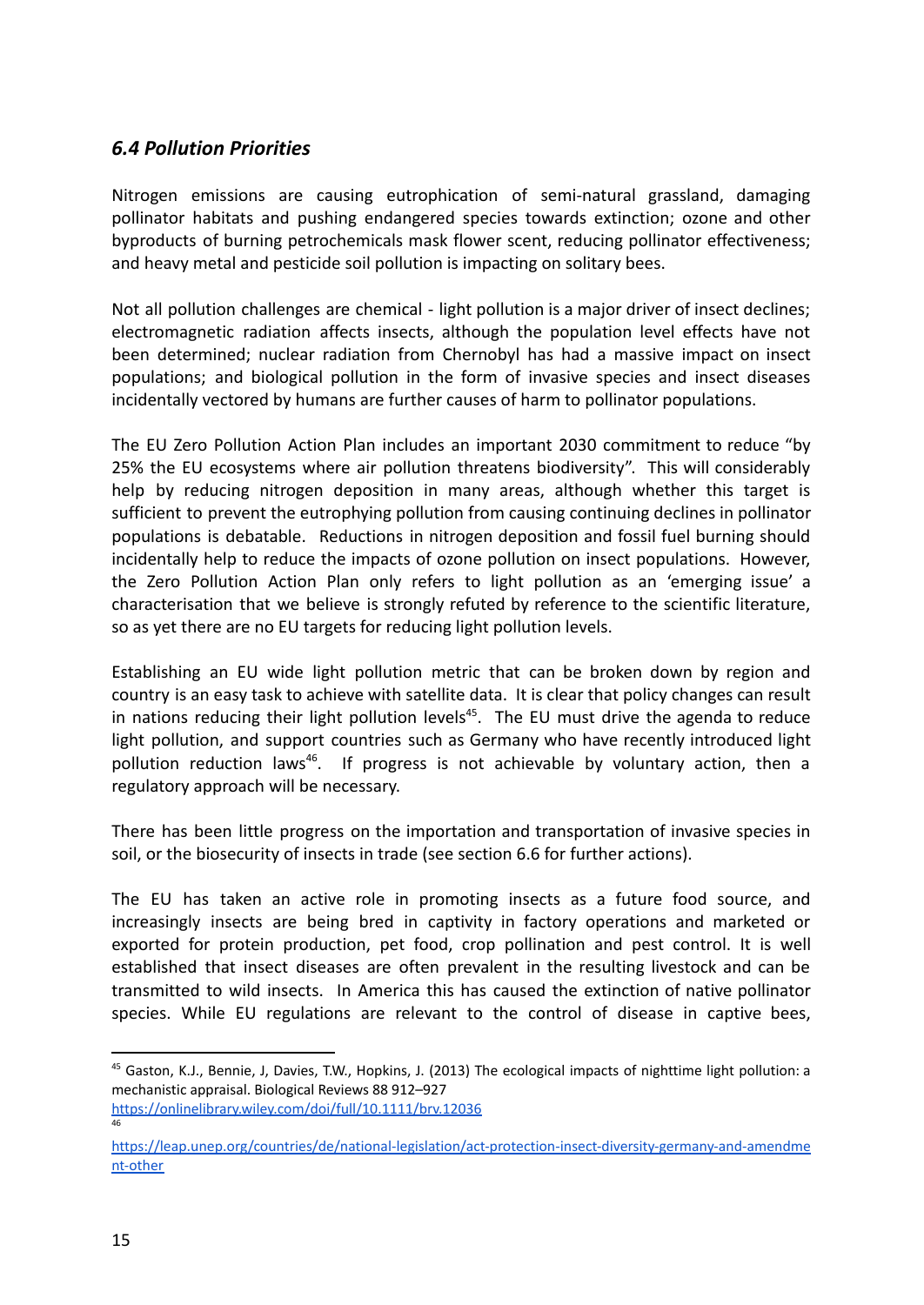bumblebees and other insects, particularly Regulation (EU) 2016/429 on transmissible animal diseases, it is not clear that measures are being taken to apply this to preventing the vectoring of insect diseases to wild insect populations, or controlling the movement of insect livestock. This should be considered by EFSA when assessing risks for each insect species prior to deciding if it can be permitted as a 'novel food'.

### **6.4.1 Pollution actions**

- 6.4.1.1. Establish a light pollution metric and adopt baselines at EU, Member States and regional levels, by 2025.
- 6.4.1.2. Set EU and national light pollution reduction targets, by 2025.
- 6.4.1.3. Include light pollution in Net Zero initiatives.
- 6.4.1.4. Strengthen action to reduce Nitrogen emissions adversely affecting grasslands important for pollinators in Western Europe.
- 6.4.1.5. Progress and introduce ECHA biocide guidelines to assess risks to key pollinator groups, by 2024.
- 6.4.1.6. Undertake a review of the measures taken and operating standards applied by Member States to limit the risk of spreading disease from insect livestock to wild insects, by 2024.

#### **6.4.2 Pollution commitments**

- 6.4.2.1. If light pollution levels are not declining significantly by 2027 introduce legislation to drive light pollution reduction.
- 6.4.2.2. Monitor progress to reduce levels of nitrogen and ozone pollution and if these are not on track to reach levels that would cause minimal harm to pollinator populations, take further action to tighten permitted pollution levels and drive reductions in emissions.
- 6.4.2.2. Take any appropriate measures to ensure that wild insects are protected from disease by rigorous biosecurity measures applied in commercial insect livestock facilities, by 2027.

### *6.5 Species Recovery Priorities*

We must recognise that the pollinator crisis cannot be fixed only by changing how we manage landscapes and pollution. Under the headline statistics are hundreds of individual species, many of which are in severely threatened situations and in danger of extinction. Often these species are functionally extinct, they have already gone too far to benefit from actions that will address the overarching problems, they require bespoke action to restore specific habitat features, to encourage or facilitate the colonisation of sites, and to generate the data and knowledge that will enable pollution issues to be identified and addressed or landscape restoration to deliver the features that those species will one day need to survive. Until the landscape is in better condition and pollution is addressed increasing numbers of species will require remedial action to prevent their extinction in the intervening period.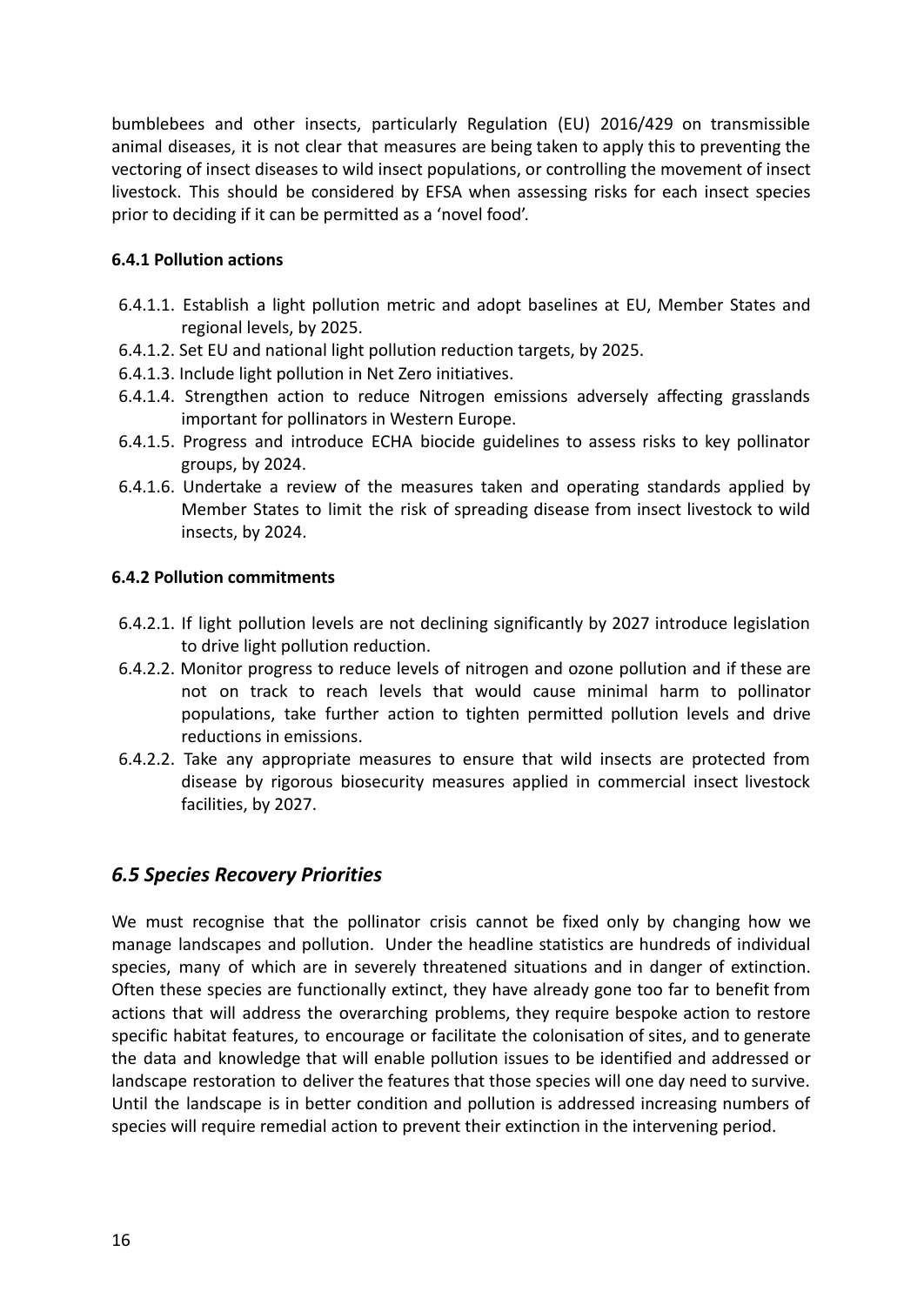The Habitats Directive is not sufficient to address threats to pollinator species, for instance there are no bee species listed in the Directive. It is therefore important that the Pollinators Initiative also includes additional measures needed to conserve rare and threatened pollinator species, particularly those on the EU red list.

Progress with developing EU species plans for pollinators has been slow, the three draft and proposed plans look promising, however there is not currently the resources or funding available to develop sufficient plans or to provide for their implementation.

However, the draft EU pollinator species plans exemplify the need and the tailored actions that have to be identified, promoted and implemented. All the evidence is that this action is not happening currently, and that existing funding streams are too demanding in terms of administration and match-funding to be accessible to the organisations in the field.

#### **6.5.1. Species recovery actions**

- 6.5.1.1. Member States to include recovery of Habitat Directive butterflies, moths and other wild pollinator habitats in Member States' pledges to implement EU BDS 2030 protected area and Species Status Improvement targets by 2023.
- 6.5.1.2. Member States to pledge new protected areas for butterflies, moths and other wild pollinators especially Red Listed species by 2024.
- 6.5.1.3. EU with Member States and experts to develop a list of wild pollinators 'typical'/ characteristic of N2K habitats, set Conservation Objectives for them and for listed butterflies and moths of European Importance, include them in N2K management plans and implementation plans, by 2027.
- 6.5.1.4. Continue an active programme of undertaking IUCN Red List reviews for EU pollinators, ensuring that assessments are as comprehensive and up to date as possible (reviews every 10 years are recommended). A 2023-30 work programme should be set out and funded. The conservation status and trends of Red Listed wild bees, hoverflies, butterflies and moths should be updated and tracked against conservation measures.
- 6.5.1.5. Develop 25 EU species action plans, covering at least 40 endangered pollinator species, with at least 10 being actively delivered by 2027. Implementation of all plans active by 2030.
- 6.5.1.6. Set up a small grant scheme, on a full-cost recovery basis, accessible to NGOs and individuals to support local and regional actions for pollinators, by 2025.

#### **6.5.2. Species recovery commitments**

- 6.5.2.1. If IUCN Red List assessment indicates that the status of a group of pollinators is worsening, increase funding for action and consider legislative protection.
- 6.5.2.2. If insufficient resources are available in 2027 and going forwards to deliver on the species plans, increase the level of funding available.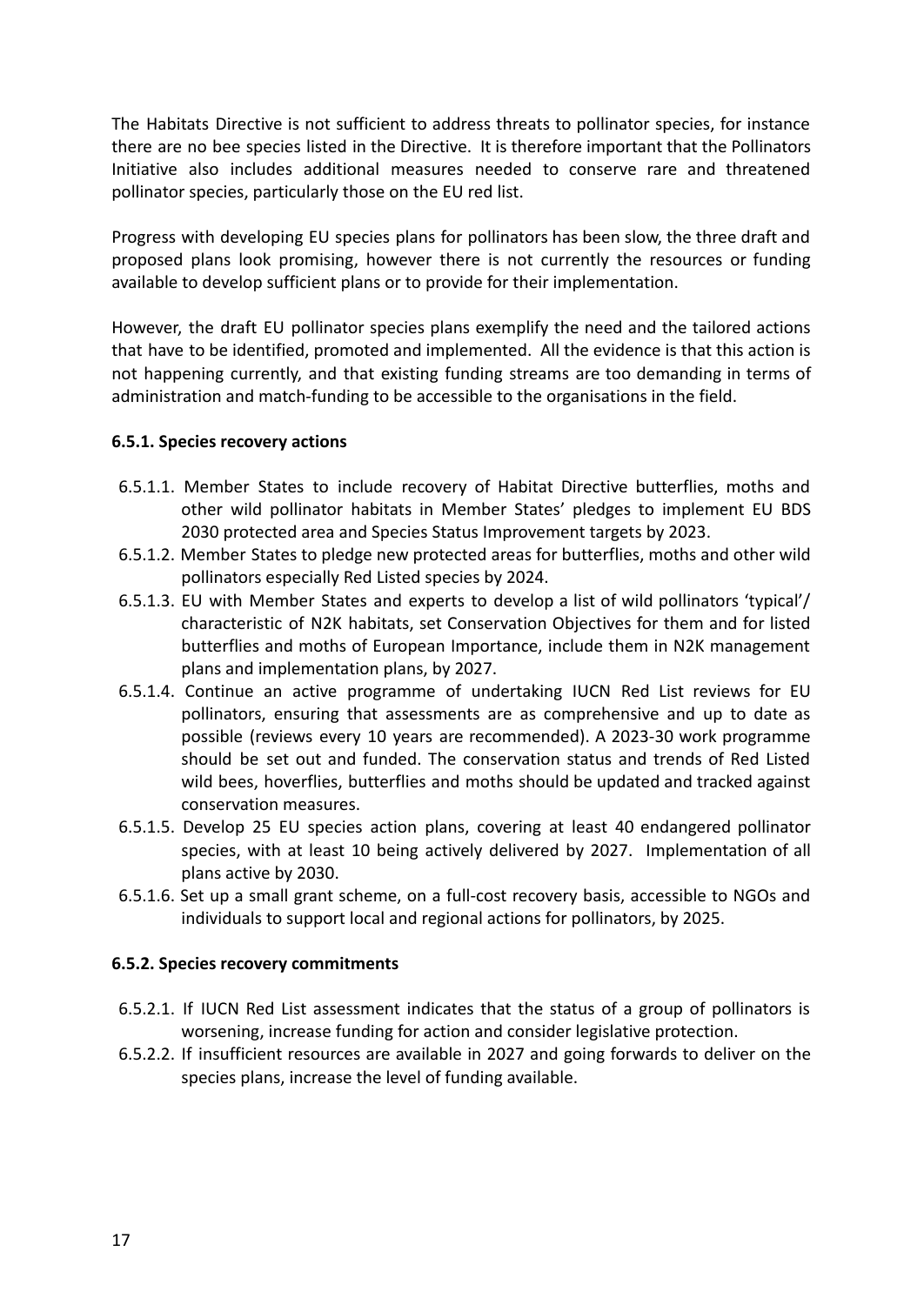### *6.6 Trade Policy Priorities*

The EU's stance and policy on trade is pertinent to the global problem of insect declines. We should learn the lessons from CO2 mitigation efforts, there is a real risk that efforts to better protect pollinators in the EU will off-shore biodiversity damage to other parts of the continent and the world. This would be irresponsible as it would negatively impact on global food security and reduce environmental sustainability and living standards for people across the planet. In addition, pollinator populations are to a significant extent continental in nature. In spring vast masses of a small number of abundant pollinators fly north, arriving in Southern Europe from North Africa and in Scandinavia from central Europe. Then in the autumn they make the return journey south. The health of both pollination and pest control (e.g. hoverflies and ladybirds) services within the EU is therefore to a significant extent dependent on how well those populations are looked after while they are in the UK, North Africa, Switzerland, Ukraine, Norway, etc.

The EC has the opportunity to promote the integration of pollinator conservation considerations and measures into international trade policy, in particular in relation to the use of bee harming pesticides on crops that are then imported into the EU. In countries neighbouring the EU the use of neonicotinoids will significantly damage continental populations of migratory hoverflies, moths and butterflies. However, there has been no apparent progress with extending pollinator action into the EC's international trade policy.

There has been little progress on reducing peat use - a form of direct pollinator habitat destruction. The EC has just started to revise the EU Ecolabel criteria for 'growing media, soil improvers and mulch', and this must ensure that the revised criteria address the need to conserve pollinators. For example, the criteria could include safeguards to ensure that soil used for potted plants and gardening products is not sourced from pollinator habitats, or that mineral extraction does not cause the degradation of pollinator habitats.

Soil, including soil in potted plants, is a very common pathway for invasive species into and around the EU. There are many species that are being and could be imported through this route that would be directly harmful to pollinators, but the inflow of agricultural pests through this route is an additional threat to pollinator populations as they create an added motivation for the widespread use of insecticides and other pesticides. In addition to ongoing work to prevent the spread of the Asian Hornet (*Vespa velutina*), the importation and internal transfer of soil should be much more tightly controlled.

#### **6.6.1 Trade policy actions**

- 6.6.1.1. Prevent the importation of agricultural products produced using any pesticide banned in the EU due to potential unacceptable harm to pollinators, by 2027.
- 6.6.1.2. Use trade policy to promote cross-border pollinator conservation activity and to protect pollinator migration.
- 6.6.1.3. Set targets for peat use to reach zero in 2030.
- 6.6.1.4. Introduce new biosecurity measures to ensure that soil transported into the EU and between Member States is free from living organisms, by 2025.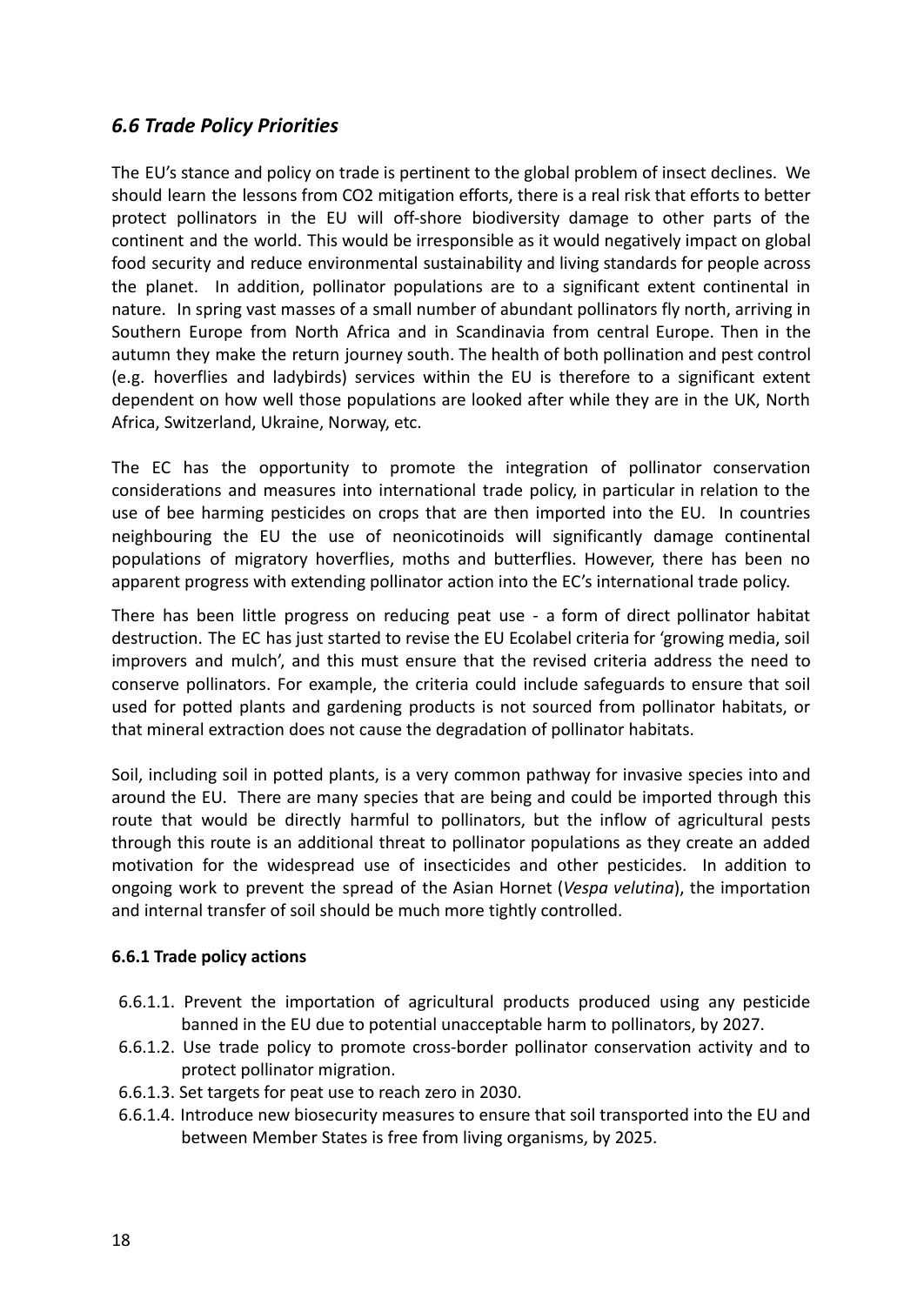#### **6.6.2 Trade policy commitments**

- 6.6.2.1. If peat does not decline towards zero in 2030 introduce trade restrictions or other legislative mechanisms to bring an end to the use of the habitat for fuel, as a growing media, as packing, or any other use.
- 6.6.2.2. Take action to phase out trade in soil over internal or external EU borders if it does not prove possible to ensure that trade is biosecure, by 2027.

### *6.7 Monitoring Priorities*

It is essential that pollinator population data gathering, flow, analysis and publicity is improved. We must deepen knowledge, understanding, data and trends of pollinators and their habitats and raise the profile, capacity and engagement of citizens, farmers and policy makers in taking effective action.

Improved monitoring and the establishment of adequate metrics and baselines is essential to enable progress towards saving our pollinators.

EU level and MS level actions are needed to monitor the abundance and diversity of wild pollinators and to evaluate policy, conservation and restoration effectiveness.

Governments should support citizen science and NGO led monitoring programmes, but should also establish and implement sufficient pollinator abundance monitoring to enable comparative metrics. The EU must ensure that consistent data is gathered in Member States to enable an overview and comparative learning.

### **6.7.1 Monitoring actions**

- 6.7.1.1. Require Member States to implement standardised or intercallebrated pollinator abundance and diversity monitoring, and evaluate action effectiveness, by 2025.
- 6.7.1.2. Set binding requirement on Member States to monitor wild bees, hoverflies, moths and butterflies (2022/2023).
- 6.7.1.3. Roll out EU Pollinator Monitoring Scheme across EU Member States, building on EU Expert Group's work and experience of implementation of EU Parliamentary Preparatory Action Project SPRING start now for completion before 2030.
- 6.7.1.4. Ask member states to support coordination and data management of complementary citizen science European Butterfly Monitoring Schemes (eBMS) across the EU, increasing butterfly transects, monitoring rare and threatened species and real time reporting technology; and expanding citizen science moth monitoring, supported by automatic image recognition technology start 2023, complete by 2030.
- 6.7.1.5. Include Woodland Butterfly Indicator in the EU Dashboard for evaluating EU BDS 2030 implementation, by 2023.

### **6.7.2 Monitoring commitments**